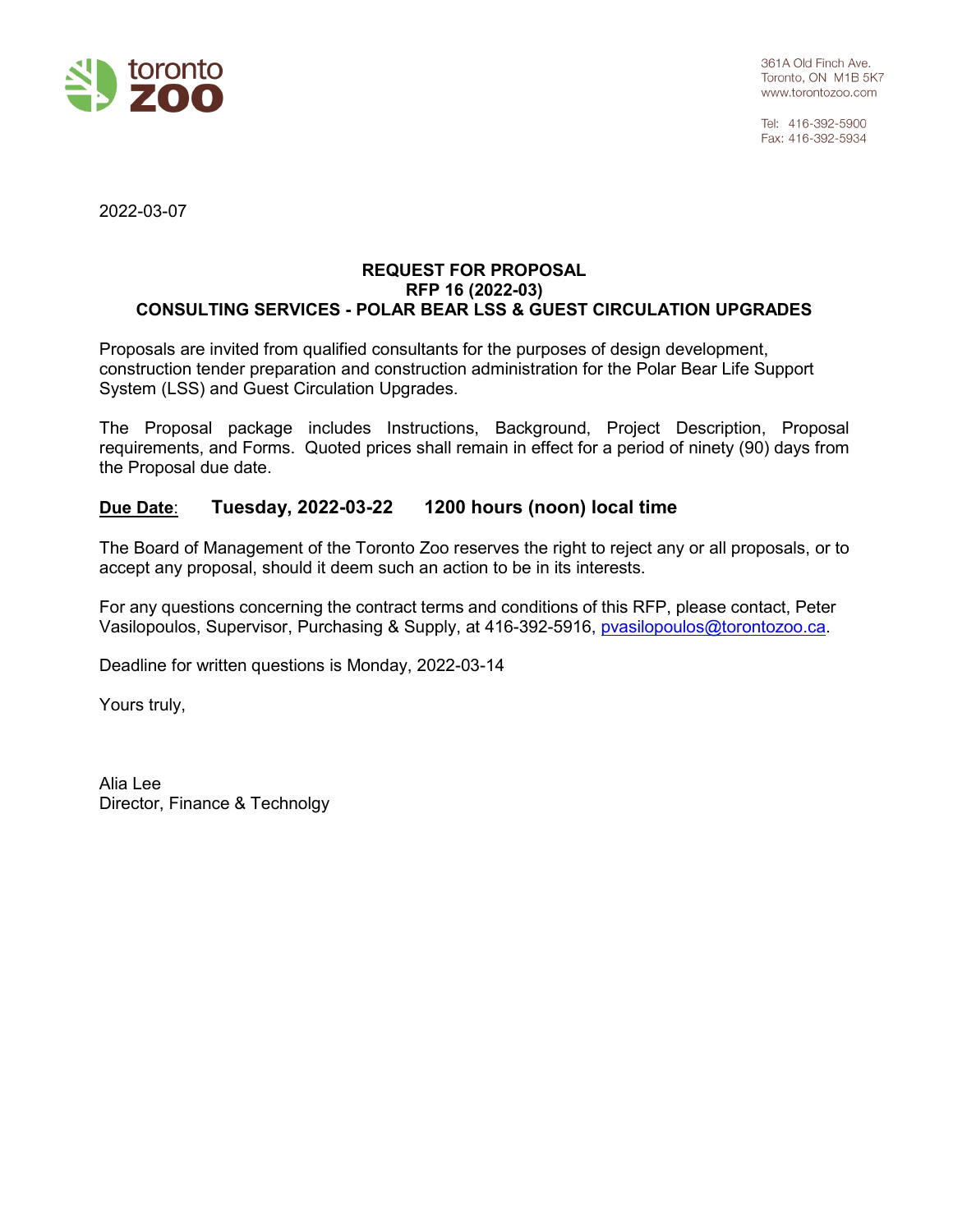# 2022-03-07<br>Page 2 of 32

## **Table of Contents**

| <b>SECTION</b>                               | <b>SECTION DESCRIPTION</b><br>PAGE (S)                  |                 |  |  |
|----------------------------------------------|---------------------------------------------------------|-----------------|--|--|
| <b>RFP LETTER</b>                            | <b>Invitation Letter</b>                                | 1               |  |  |
| <b>T.O.C.</b>                                | <b>Table of Contents</b>                                | $\overline{2}$  |  |  |
| <b>Instructions</b>                          | <b>Instructions</b>                                     | 3               |  |  |
| 1.0                                          | <b>Definitions</b>                                      | 5               |  |  |
| 2.0                                          | <b>Background and Project Scope</b>                     | $6\phantom{1}6$ |  |  |
| 3.0                                          | <b>Project Description</b>                              | $\overline{7}$  |  |  |
| 4.0                                          | <b>Services and Deliverables</b>                        | $\overline{7}$  |  |  |
| 5.0                                          | <b>Schedule of Events</b>                               | 14              |  |  |
| 6.0                                          | Fee proposal                                            | 14              |  |  |
| 7.0                                          | <b>Proposal Submission Format</b>                       | 14              |  |  |
| 8.0                                          | Proposal Evaluation Criteria                            | 15              |  |  |
| 9.0                                          | <b>Negotations and Award</b>                            | $\overline{17}$ |  |  |
| 10.0                                         | Proposal Terms & Provisions                             | 18              |  |  |
| 11.0                                         | Proposal Form                                           | 23              |  |  |
|                                              | Notice of No Bid                                        | 24              |  |  |
|                                              | <b>Submission Label</b>                                 | 25              |  |  |
| <b>Appendix A</b>                            | Fee Proposal Form                                       | 26              |  |  |
| List of Sub-Contractors<br><b>Appendix B</b> |                                                         | 28              |  |  |
| <b>Appendix C</b>                            | 29<br>References                                        |                 |  |  |
| <b>Appendix D</b>                            | Accessibility for Ontarions with Disabilities (AODA)    | 31              |  |  |
| <b>Appendix E</b>                            | <b>COVID-19 Proof of Vaccination Requirements</b><br>32 |                 |  |  |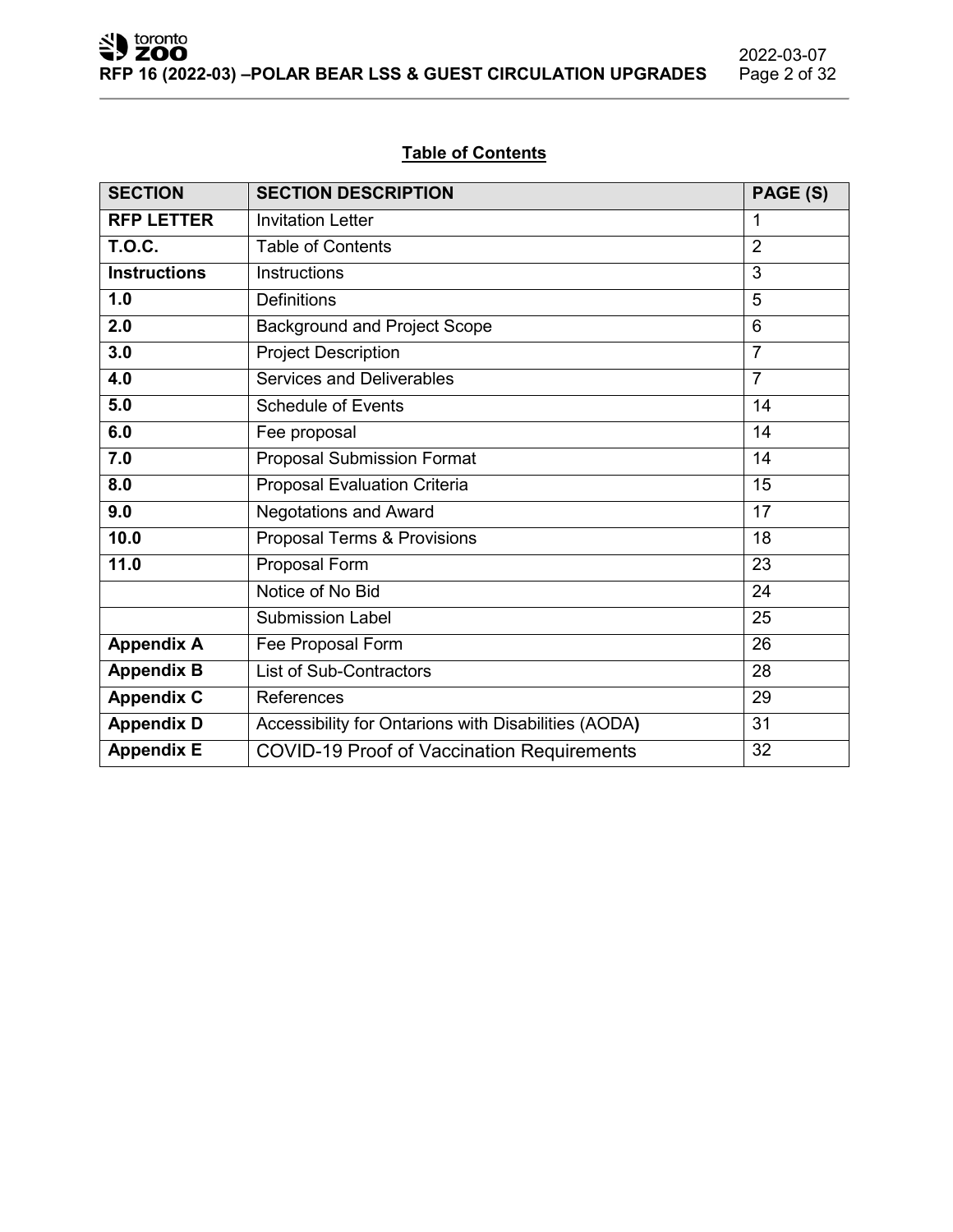## **INSTRUCTIONS**

- 1. Review and complete the RFP requirements and enclosed FORMS and return by due date and time, **Tuesday, 2022-03-22, 1200 hours (noon) local time**
- 2. Submission Temporary process In view of the current situation with COVID 19 and to limit personal interaction, on an temporary basis submissions for this Request for Proposal can be submitted

electronically by email in a PDF file, prior to the submission deadline to the following email address

## [bids@torontozoo.ca](mailto:bids@torontozoo.ca)

and note the following:

- a. Subject of the file to be: RFP# Title of RFP Vendor name.
- b. Amendments to a Proposal may be submitted via the same methods, at any time prior to the Closing Time.
- c. It is the Supplier's sole responsibility to ensure its Bid is received by the Submission Deadline in accordance with the requirements of this RFP. The receipt of Bids can be delayed due to a number of factors including "internet traffic", file transfer size and transmission speed. The Supplier should allow sufficient time to download, complete and upload, as applicable, the submission forms comprising its Bid and any attachments.

A Bid will only be considered to be submitted once it has been received by the Toronto Zoo. The time of such receipt is reflected by the time received stamped by the Toronto Zoo's email application

- 3. The person(s) authorized to sign on behalf of the Proponent and to bind the Proponent to statements made in response to this Request for Proposal must sign the proposal.
- 4. All copies of all pages of the Proposal should be printed in duplex (i.e. on both sides of the pages) where possible and 11 point font.
- 5. All proposals will be irrevocable for a period of ninety (90) days from the date of the proposal deadline.
- 6. The duration of the assignment is expected to be approximately nine (9) months. The contract may be extended by the Zoo on mutually acceptable terms.
- 7. Pricing should be in Canadian dollars.
- 8. Quote discounts or quantity price breaks separately on FORMS.
- 9. Provide references of at least three (3) clients for whom your company has performed similar work. References must include client company name, contact name, address and e-mail address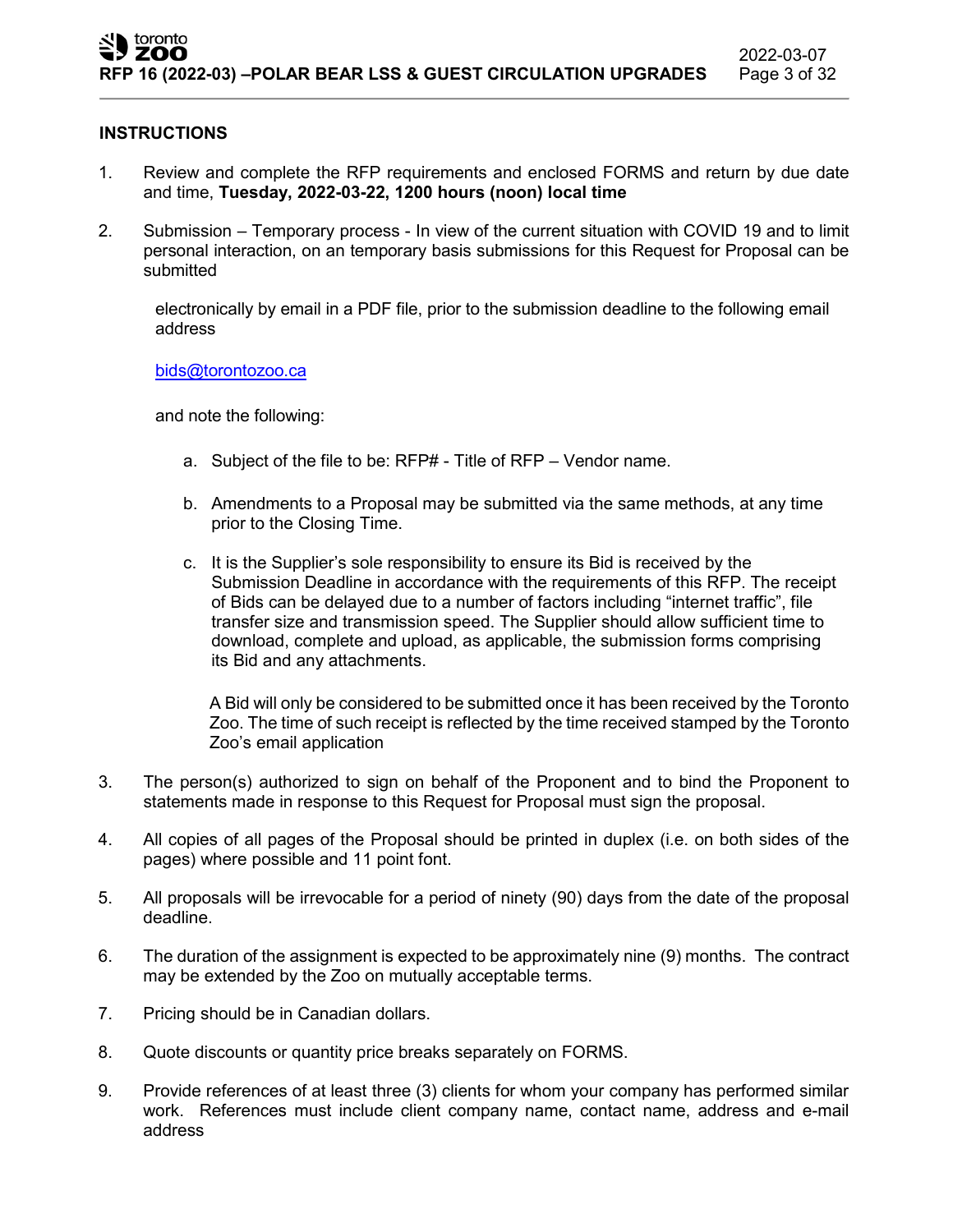Toronto Zoo, in its sole discretion, may confirm the Proponent's experience and or ability described in its Proposal by checking the Proponent's references. The provision of the references by the Proponent is deemed to be consent to such confirmation/contact with the references.

Toronto Zoo reserves the right to revisit the Proponent's scores in the rated requirements based on information learned during reference checks, should they reveal that there is inconsistency between the Proponent's answers to the rated requirements and the results of the reference checks.

10. For any questions concerning the contract terms and conditions of this RFP, please contact,<br>Peter Vasilopoulos, Supervisor, Purchasing & Supply, at 416-392-5916, Peter Vasilopoulos, Supervisor, Purchasing & Supply, at 416-392-5916, [pvasilopoulos@torontozoo.ca.](mailto:pvasilopoulos@torontozoo.ca)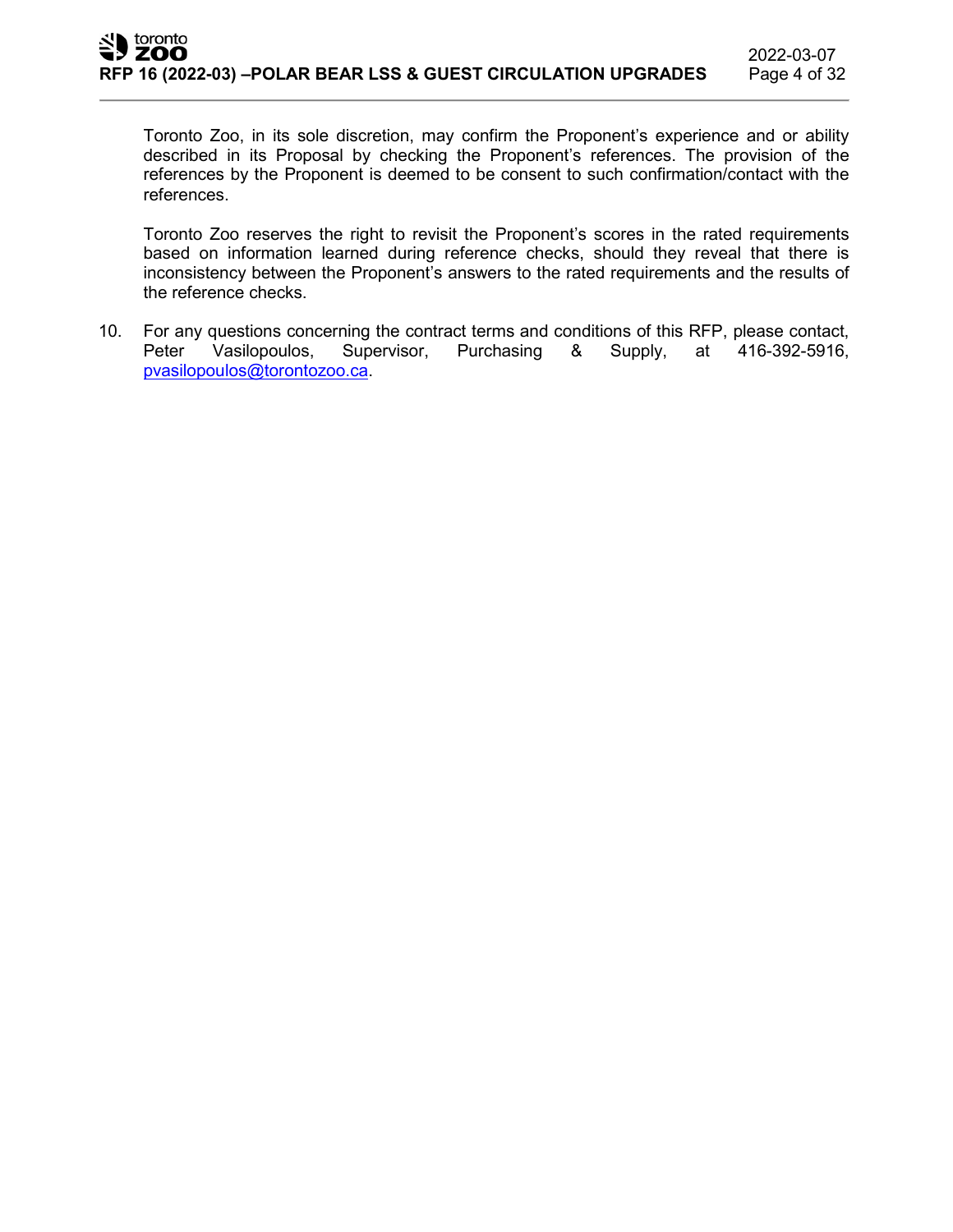#### **1.0 DEFINITIONS**

- 1.1 The following definitions will apply to this Request for Proposal and to any subsequent Contract:
	- 1.1.1 "**Board**" means the Board of Management of the Toronto Zoo;
	- 1.1.2 "**Consultant**" means the person, partnership or corporation contracting with the Board to provide the required Services;
	- 1.1.3 "**Contract**" means acceptance by the Toronto Zoo (by way of written acknowledgement, Agreement, Contract or Purchase Order) to furnish Services for money or other considerations;
	- 1.1.4 "**Contract Price**" means the price payable under the contract to the Consultant, being the Proposal Price eventually accepted by the Board of Management of the Toronto Zoo subject to any changes pursuant to the Contract Requirements;
	- 1.1.5 **"Preferred Respondent":** means the respondent deemed by the Board of Management of the Toronto Zoo to have the highest ranked assessment of its response according to the process set out herein;
	- 1.1.6 **"Proponent"** means an individual or company that submits or intends to submit, a proposal in response to this Request for Proposal;
	- 1.1.7 "**Proposal Price**", "Contract" and "Contract Documents" have the meanings set out therefore in clauses contained in these documents;
	- 1.1.8 **Request for Proposal (RFP)"** means the RFP document in its entirety, inclusive of any addenda that may be issued by the Toronto Zoo;
	- 1.1.9 "**Services" or "Work**" means everything that is necessary to be performed, furnished delivered by the Consultant to meet the Consultant's obligation under this Contract;
	- 1.1.10 "**Selection Committee**" means a committee of designated Toronto Zoo staff created to oversee the project.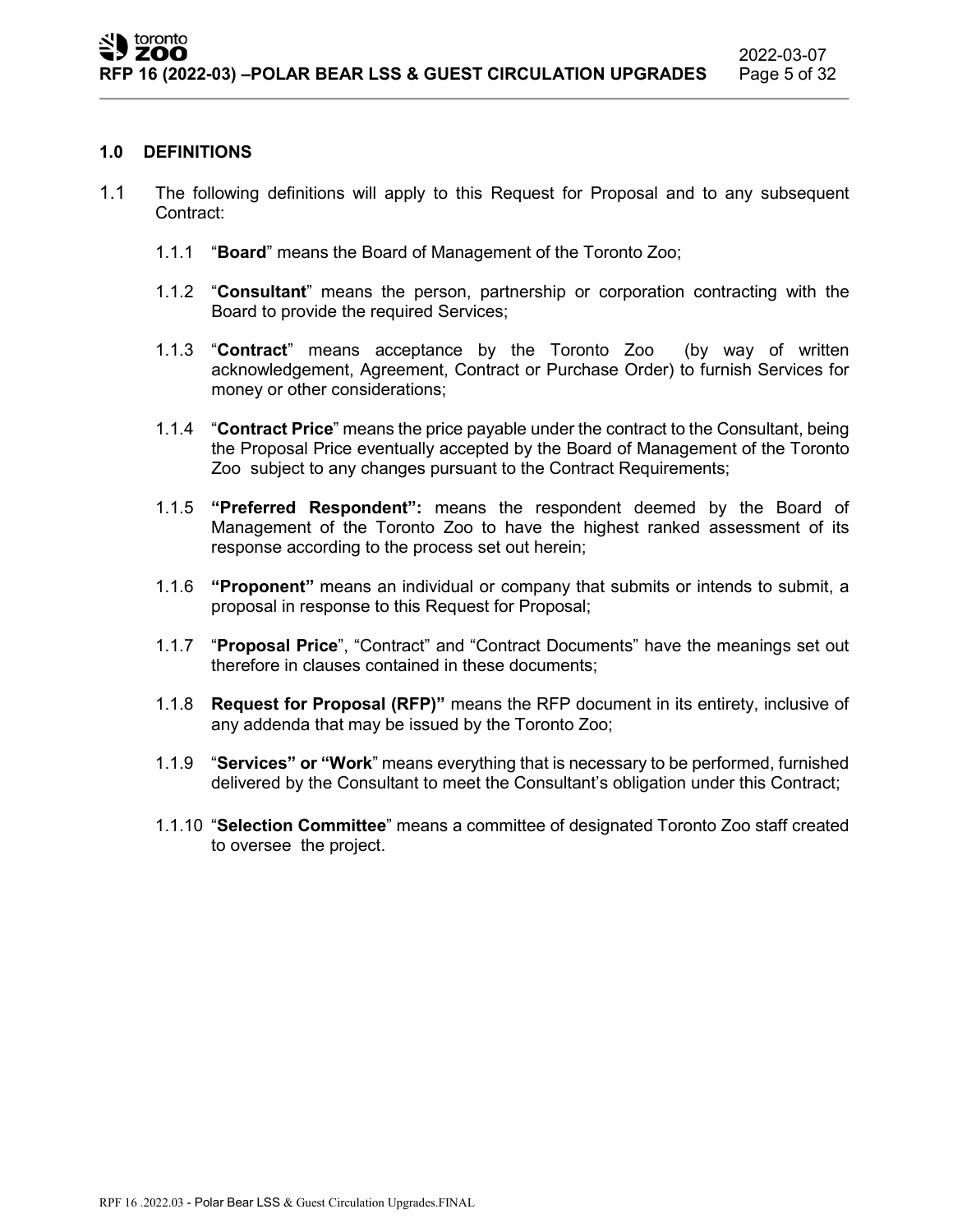## **2.0 BACKGROUND AND PROJECT SCOPE**

The Toronto Zoo opened August 15, 1974 Home to more than 4,000 animals and 300 exhibits representing the world's biomes, the Zoo is situated on over 500 acres of land in the picturesque Rouge Valley. The Zoo attracts approximately 1.3 million visitors annually.

The Toronto Zoo's mission is to connect people, animals and conservation science to fight extinction and our vision is a world where wildlife and wild spaces thrive. An iconic tourist attraction and Conservation organization, the Toronto Zoo boasts a number of leading programs for helping wildlife and their natural habitats – from species reintroduction to reproductive research. A world-class educational centre for people of all ages, the Toronto Zoo is accredited by Canada's Accredited Zoos and Aquariums (CAZA) and the Association of Zoos and Aquariums (AZA). The Zoo has also achieved the Canadian Council on Animal Care (CCAC) Certificate of Good Animal Practice® and is inspected by the Ontario Ministry of Agriculture, Food and Rural Affairs (OMAFRA).

The Toronto Zoo has changed considerably and continues to evolve as we move forward with a new organizational structure, a new Master Plan and creation of a Convervation Campus – we continue to be fluid and creative in ensuring we meet the changing needs our our guests, members and our diverse community. Today, there is great emphasis on wildlife conservaton and scientific research, and the public programs and offerings have changed to satisify the higher expectations of the public, including interactive exhibits, face to face encounters, enhanced educational content, virtual offerings, tours and content, facititiy designs that improve animal enrichment, reproduction capability, sustainability and support external conservation activities.

The Zoo's Polar Bear habitat requires upgrades to the Life Support System (LSS). The main exhibit filtration system was most recently renovated in 2009, and now requires more modern filtration equipment to meet modern day standards. The Zoo currently has retained a consulting team to undertake detailed design of the new polar bear LSS and associated upgrades to the existing filtration system. Through this design process, an opportunity to enhance guest circulation and accessibility within the Tundra Trek specifically around the Polar Bear Habitat and Horticulture building has been identified. Enhanced guest circulation and wayfinding for the area will optimize exposure to the new LSS building and Horticulture Plaza as well as increase engagement and participation in this area.

This Project is anticipated to include:

- Replacement of existing asphalt pathway to meet accessibility requirements
- Incorporation of the new LSS and electrical upgrades into the pathway replacement and overall design
- Addition of a new asphalt pathway and retaining wall adjacent the existing east polar bear habitat
- Addition of a new plaza space for enhanced guest circulation south of the Greenhouse entrance
- Viewing wall modifications to the existing east polar habitat
- Relocation of the existing Zoomobile station
- Replacement of site furnishings
- Increased plantings and naturalization areas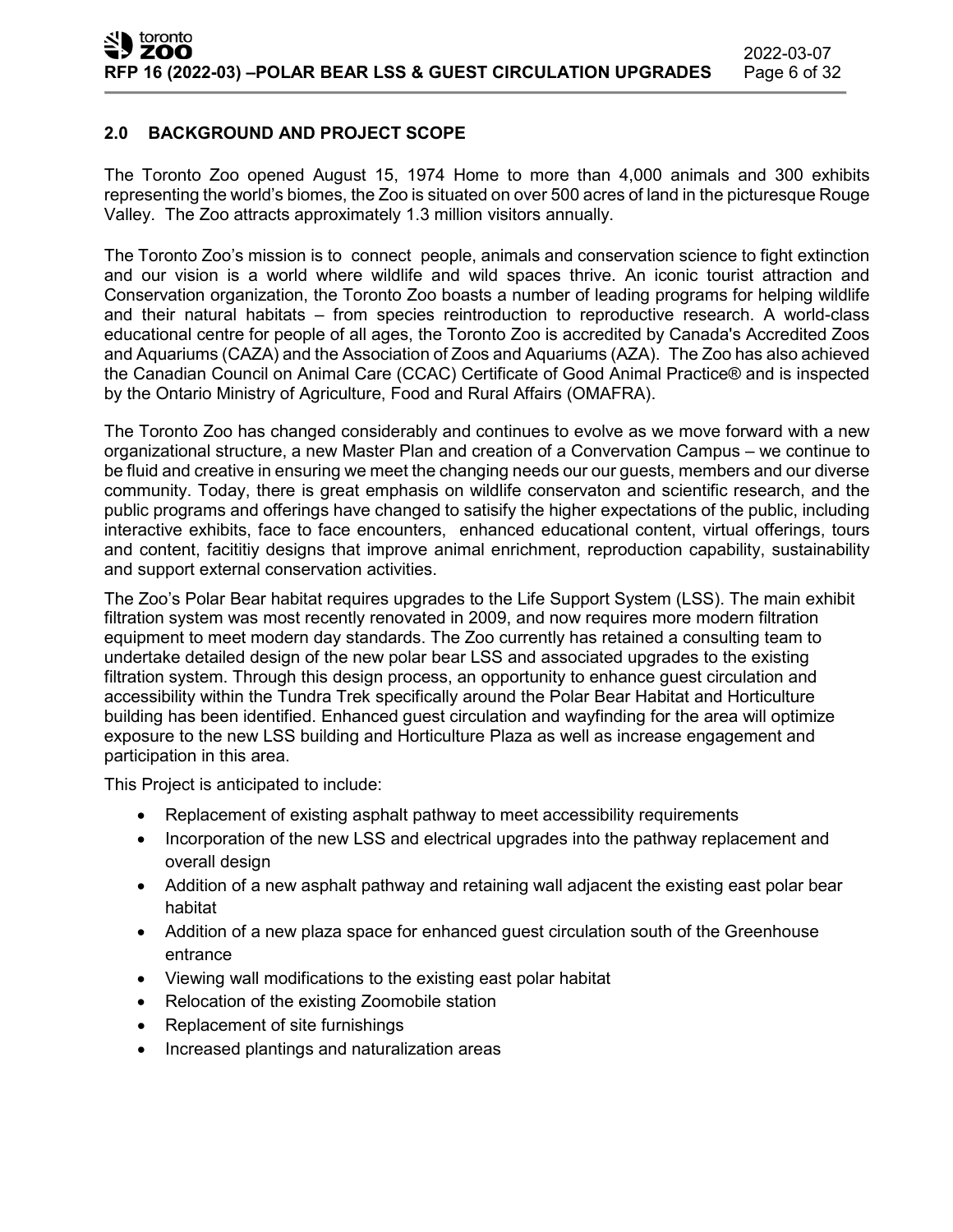## **3.0 PROJECT DESCRIPTION**

The purpose of this R.F.P. is to retain a qualified, consulting team specializing in landscape architecture and supported by relevant professional disciplines such as, Civil Engineering etc., to undertake all aspects of planning, design development, construction tender preparation and construction administration for the Polar Bear LSS and Guest Circulation Upgrades. It will be the responsibility of the successful proponent to coordinate and manage the work of the previously retained consulting team undertaking detailed design and construction administration duties for the new LSS building and existing upgrades. Appendix A shows a preliminary conceptual plan for the site.

The total construction budget for this project is not to exceed \$500,000 inclusive of HST. The 100% construction contract package must be completed by August 1, 2022 with construction completion by December 31, 2022.

## **Design Considerations**

The following design considerations should be considered and incorporated where appropriate:

- Accessible pathway connections
- Enhanced guest circulation
- Increased plantings and naturalization areas
- Consideration must be given to the use of reused and recycled products, sustainable products, consideration for waste management concerns and energy efficiency withinthe design. Consideration should also be given to the use of long lasting maintenancefree products where possible and appropriate. Consultant to assess and prepare a report detailing energy use change resulting from the project.

The following authorities, guidelines and directives, among others, must be considered and developed into designs, as appropriate:

- Ontario Ministry of Labour Health & Safety Act
- City of Toronto Energy Efficiency Guidelines
- Toronto Green Standards
- Ontario Building Code
- Accessibility Design Guidelines City of Toronto
- Accessibility for Ontarians with Disabilities Act (AODA)

The following background information is available and will be provided to the successful proponent upon award of the Contract:

- As-built drawings
- Site servicing and infrastructure mapping
- Detailed design of new LSS and upgrades to existing filtration system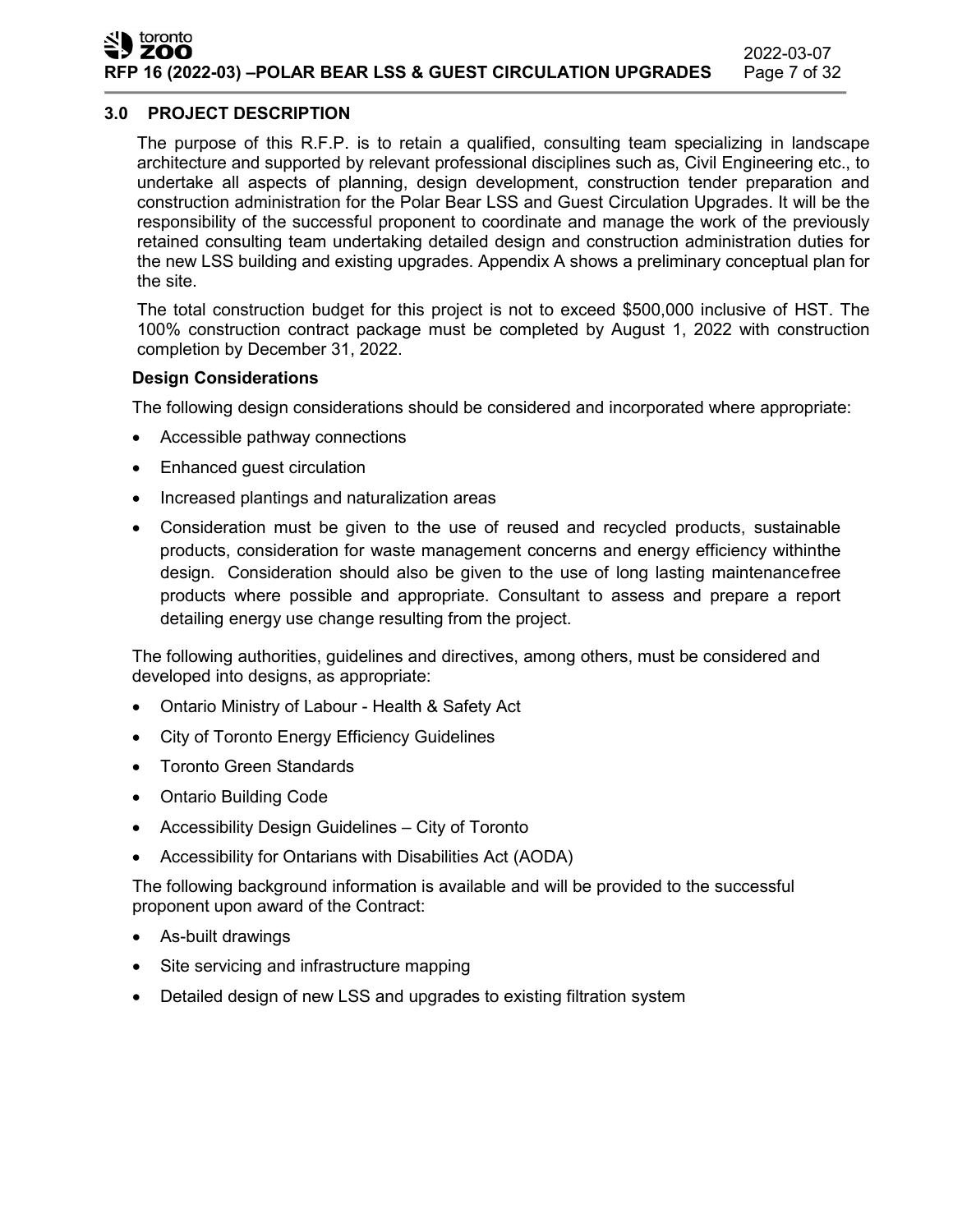### **4.0 SERVICES AND DELIVERABLES**

The successful proponent will be required to complete all services and deliverables necessary for the Toronto Zoo to implement the Polar Bear LSS and Guest Circulation Upgrades project. The successful proponent will be responsible for delivering the following:

## **4.1 General Project Administration**

- 4.1.1. Upon award of the contract, the selected firm will enter into an agreement for professional Consulting Services with the Zoo, incorporating the terms and conditions of the Request for Proposal and the proponent proposal.
- 4.1.2. Attend regular project meetings including providing meeting agendas and the recording of all meeting minutes. Meeting minutes are to be submitted within three (3) business days for review and approval. Upon approval minutes are to be distributed by the Consultant to meeting participants, affected parties not in attendance, Consultants and the Zoo.
- 4.1.3. Design work is expected to be undertaken consistent with the Toronto Zoo Capital Works Program implementation.
- 4.1.4. Consultant to ensure notification of sub-consultants, names and phone numbers etc.for site access security purposes during design. Consultant and sub-consultants to attend a project start up meeting with appropriate Zoo staff for site access security purposes.

#### **4.2 Project Orientation and Initiation**

- 4.2.1. Attend project initiation meeting with Zoo Staff for clarification of project objectives, scope of work, information transfer, timelines and process steps.
- 4.2.2. Provide an updated schedule of work for review along with schedule updates as required throughout the life of the Project.
- 4.2.3. Review all relevant background information as available provided by the Zoo. This may include previous concepts or designs, project history, photos, as-built drawings, reports, etc.
- 4.2.4. Verify and analyze all existing information related to the site and identify opportunities, constraints and issues that require clarification or assessment work before start of concept and detailed design.
- 4.2.5. Identify and undertake all necessary site investigations required to support the design which may include: geotechnical, topographic and other site investigations. The consultant will be required to obtain three (3) quotes for review by Zoo staff. The Zoo will cover the costs to undertake the required site investigations and should not be included in your fee proposal.
- 4.2.6. Analyze and make recommendations for completed site investigations/studies. Submit all draft reports for review and approval prior to submitting final reports.

## **4.3 Conceptual Design**

4.3.1. Develop program options appropriate for the service level, area context and inventory, and site parameters.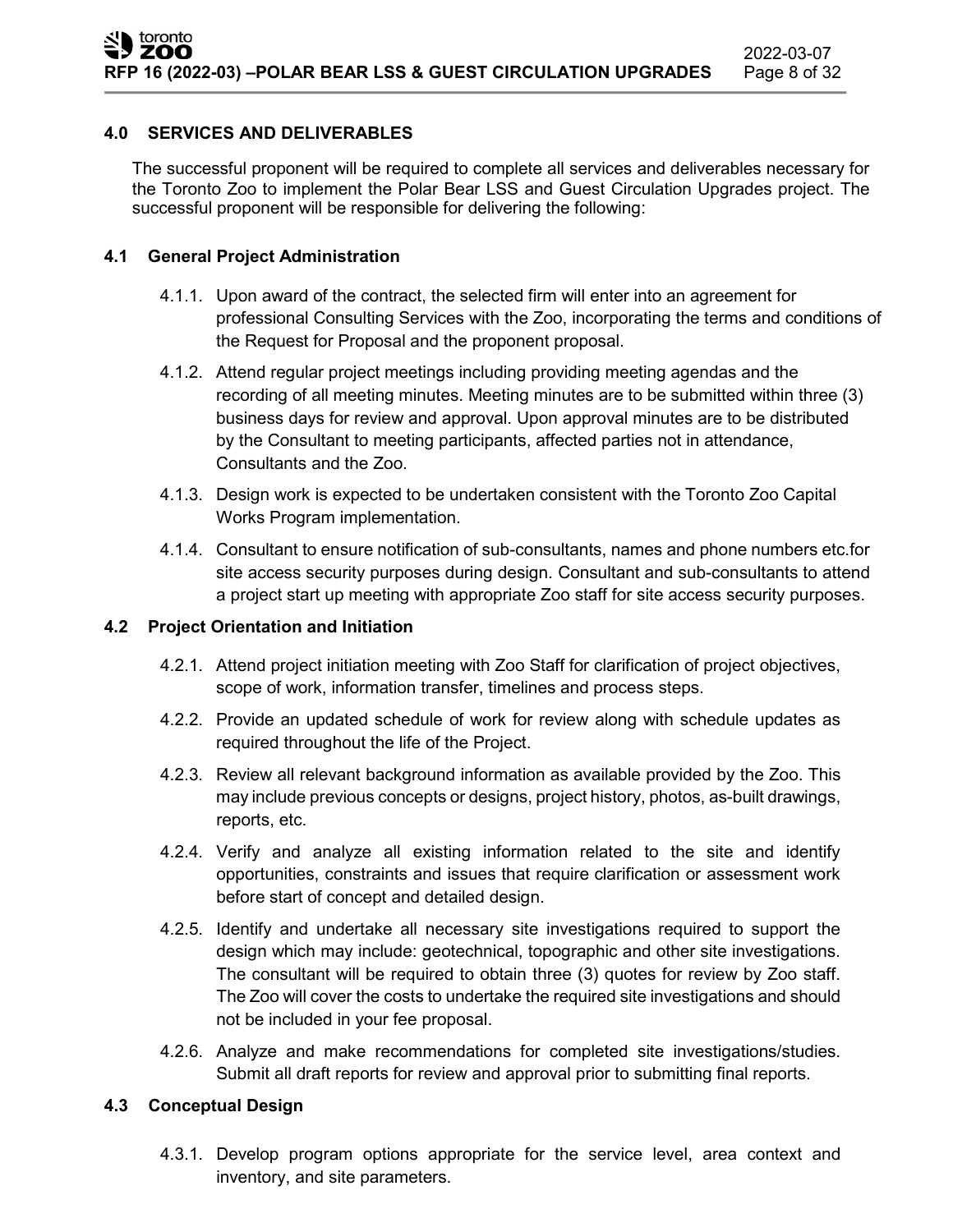- 4.3.2. Provide all aspects of the conceptual design work including drawings, sketches, precedent photos, presentation materials and graphics.
- 4.3.3. Prepare two (2) conceptual drawings of the site considering and incorporating feedbackfrom orientation workshop ensuring specific features are consistent with achieving project objectives, adhere to safe and sustainable design and construction standards.
- 4.3.4. Prepare information for preliminary cost estimates and materials list for conceptual designs.
- 4.3.5. Revise conceptual designs and generate preliminary cost estimates based on feedback and guidance received from the Zoo and other stakeholders.
- 4.3.6. Meet with the Zoo and other stakeholders to facilitate discussion about the design concepts, gather feedback, comments, and field questions (Zoo will provide the venue and arrange the meeting).
- 4.3.7. Meet to update Zoo and other stakeholders to refine preferred conceptual designs, materials lists and construction cost estimates.
- 4.3.8. Prepare information as needed for reports to Zoo Management to seek endorsement/approval of the preferred conceptual design and to proceed tonext phase of detail design.
- 4.3.9. Adjust and update conceptual designs as required.
- 4.3.10. Obtain approval and sign-off of conceptual design from the Project Manager prior to proceeding to 30% design.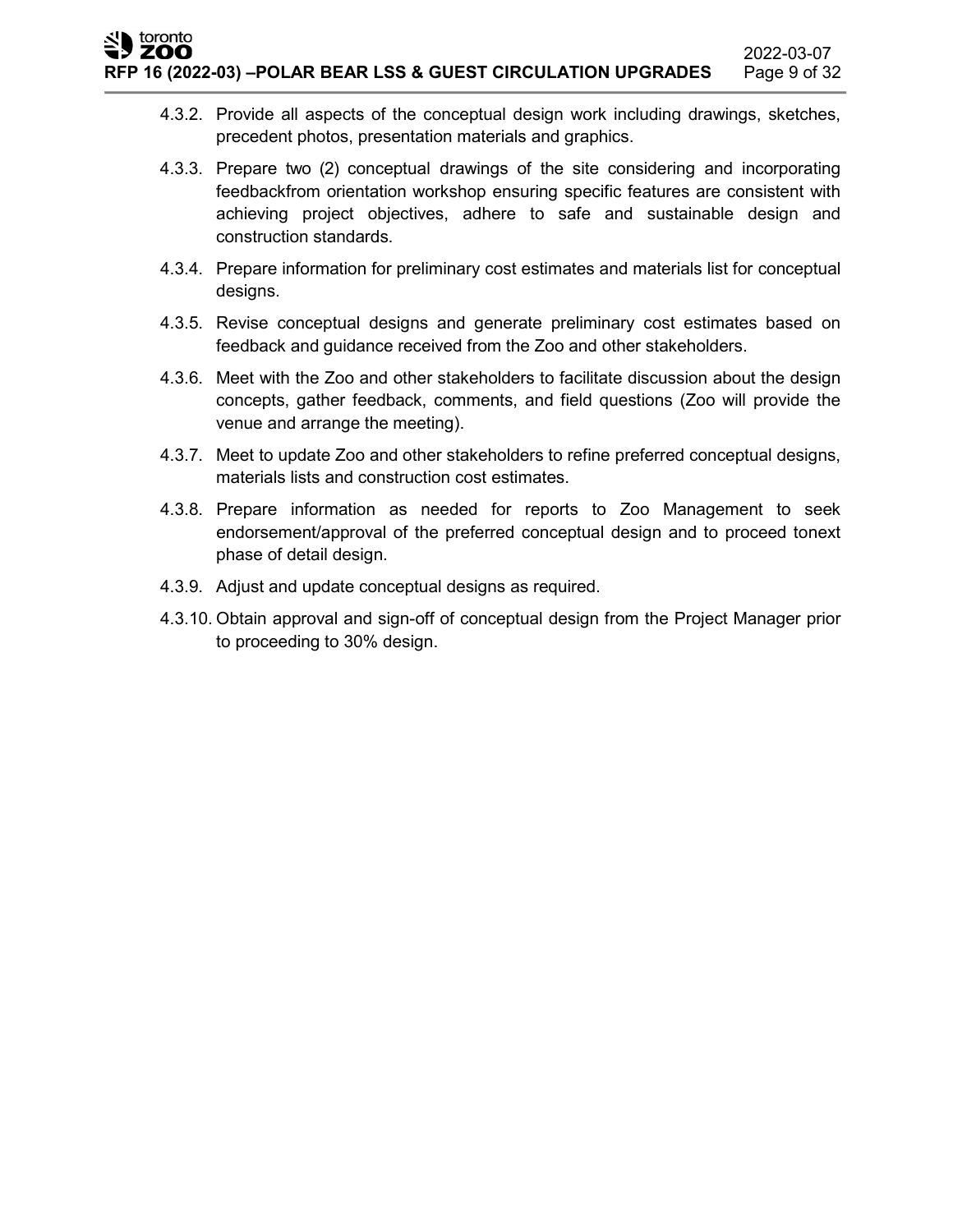#### toronto **ZOO RFP 16 (2022-03) –POLAR BEAR LSS & GUEST CIRCULATION UPGRADES** Page 10 of 32

#### **4.4 30% Design**

- 4.4.1. The consultant is to submit a 30% design drawing in DWG and PDF formats including a Class D construction cost estimates. The design is to include but not limited to:
	- Proposed layout plan including location of major project components
	- Exisitng site conditions
	- Proposed widths and extents of pathways;
	- Location of supporting amenities and infrastructure;
- 4.4.2. Consultant to attend design review meeting with Zoo staff as required.
- 4.4.3. Revise the drawings as instructed, to meet the requirements of the Toronto Zoo.
- 4.4.4. Consultant to obtain approval and sign-off of 30% design from the Project Manager prior to proceeding to 60% detailed design.

#### **4.5 60% Detailed Design**

- 4.5.1. The consultant is to submit 60% design drawings in DWG and PDF formats including a Class C construction cost estimates. The design is to include but not limited to:
	- Refined layout plan including sections and elevations;
	- Final pathway alignments;
	- Location and type of any storm water management features, including sub drains and drainage paths;
	- Site servicing and infrastructure works;
	- Planting plan;
	- Construction details and preliminary specifications; and,
	- Proposed construction access and staging areas.
- 4.5.2. Consultant to attend design review meeting with Zoo staff as required.
- 4.5.3. Revise the drawings and specifications as instructed, to meet the requirements of the Toronto Zoo.
- 4.5.4. Consultant to obtain approval and sign-off of 60% design from the Project Manager prior to proceeding to 90% detailed design.

#### **4.6 90% Detailed Design**

- 4.6.1. The consultant is to submit a 90% drawing package in DWG and PDF formats including a Class B construction cost estimates. The design is to include but not limited to:
	- Final layout plan including sections and elevations;
	- Location and type of any storm water management features, including sub drains and drainage paths;
	- Infrastructure Works Hard (i.e. asphalt pathways, fencing, site furnishings)
	- Infrastructure Works Soft (i.e. landscaping, planting)
	- Grading Plan;
	- Planting plan including removals/relocations;
	- Tree protection plan;
	- Construction details:
	- Draft complete construction specifications;
	- Proposed construction access and staging areas; and,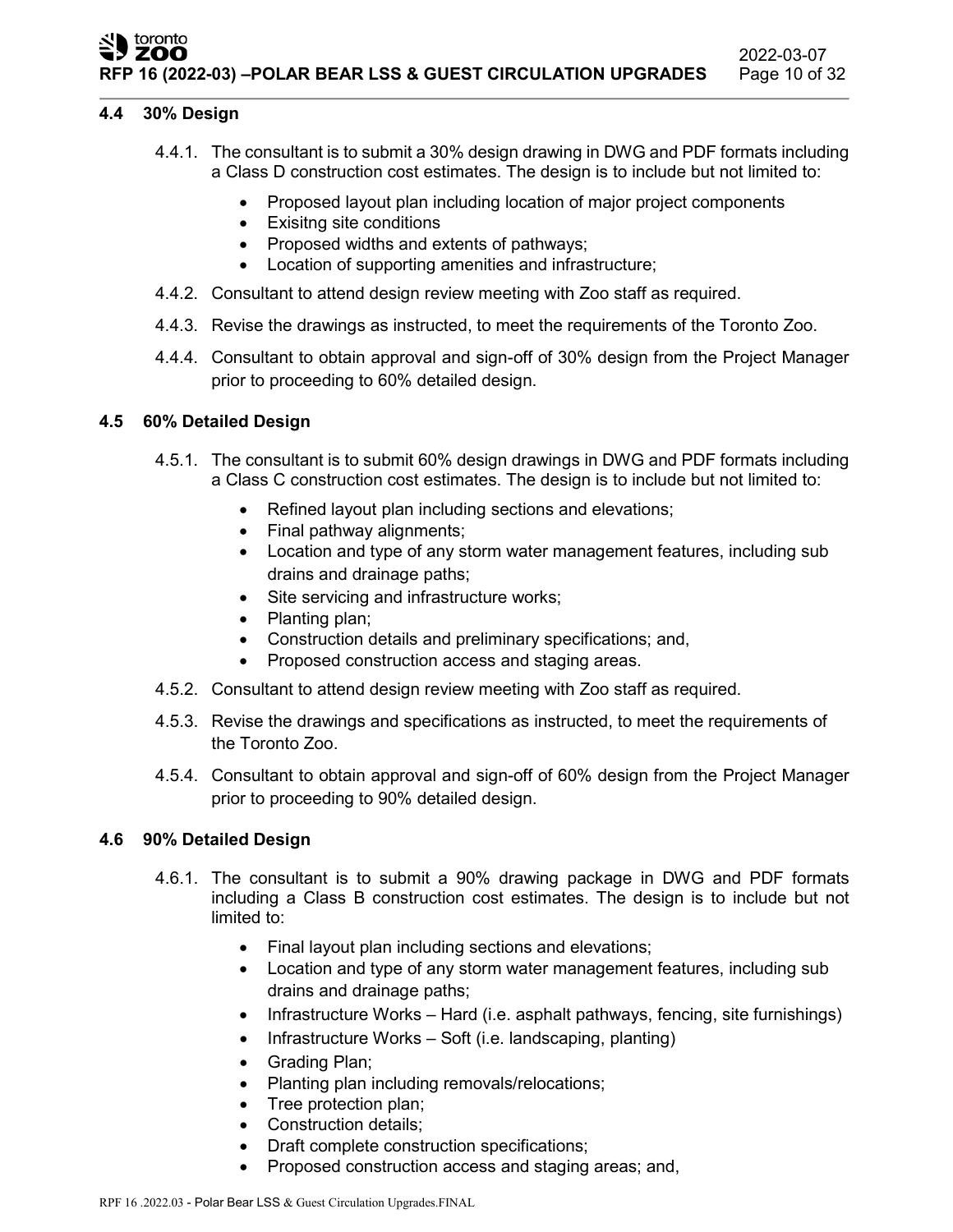- Prepare schedule of quantities and Class B cost estimate.
- 4.6.2. Consultant to attend design review meeting with Zoo staff as required.
- 4.6.3. Revise the drawings and specifications as instructed, to meet the requirements of the Toronto Zoo and comments received from Permit staff.
- 4.6.4. Consultant to obtain approval and sign-off of 90% design from the Project Manager prior to proceeding to 100% issue for tender drawings and specifications.

## **4.7 100% Tender Drawings and Specifications**

- 4.7.1. The final list of Contract Drawings will not be determined until the Final Concept Plan has been approved. Additional drawings may be required, or drawings noted below may be eliminated based on the approved program elements as determined in the Final Concept Plan, and as requested by the Project Manager. Drawings shall be produced on separate drawing pages and multiple titles shall not be combined onto one drawing page. The 100% construction contract package and issue for tender drawings are to include, but not limited to:
	- Cover/General Information/Drawing Index Page;
	- Existing Conditions Plan;
	- Tree Protection Plan;
	- Demolition/Removals Plan;
	- Plans, Elevations, Sections
	- Layout Plan;
	- Grading Plan;
	- Civil/Site Servicing Works (i.e. storm, water, electrical);
	- Infrastructure Works Hard (i.e. asphalt pathways, fencing, site furnishings)
	- Infrastructure Works Soft (i.e. landscaping, planting)
	- Certification of drawings and specifications by Architect/Engineer as required;
	- Construction Details:
	- Specifications;
	- Schedule of Quantities & Price Estimate
	- Project Record Drawings (as built)
- 4.7.2. The consultant is to submit the 100% construction contract package in DWG and PDF formats.

## **4.8 Procurement**

- 4.8.1. The Zoo's Purchasing Department will be responsible for the administration of the construction Tender process, including its release, closing and selection of the successful Tender. The Consultant will be available and provide assistance to the Project Manager throughout the entire Tendering process.
- 4.8.2. The Zoo will review the submitted Tenders and tender selection will be based on the Zoo's Tender Evaluation Form. The Consultant will be asked to assist but the final selection decision will be made by the Zoo.
- 4.8.3. The Zoo and Consultant will meet to determine target dates for the pre-award and pre-construction meetings. The pre-construction meeting date will be selected based upon the Zoo's decision for the project to proceed.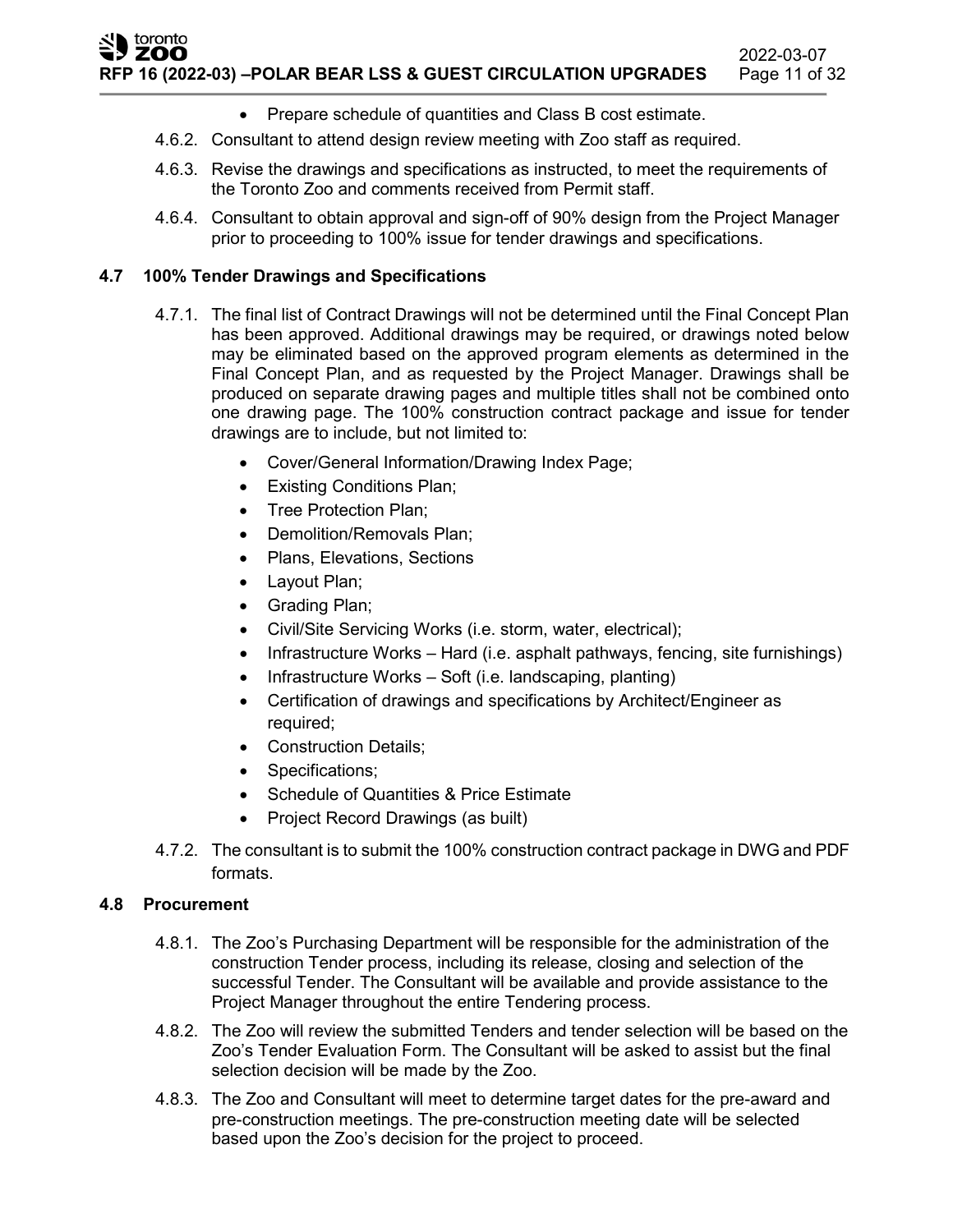#### **4.9 Construction Contract Administration**

- 4.9.1. Consultant to coordinate and administer pre-construction meeting. The preconstruction meeting date will be selected by the Project Manager based upon the Zoo's decision for the project to proceed in a timely manner.
- 4.9.2. The Consultant shall ensure that all design and development for this project complies with all requirements of the City of Toronto's Zoning Bylaw and Building Bylaws as well as all other applicable Federal, Provincial and Municipal laws and bylaws.
- 4.9.3. The Consultant will obtain all development and building permits, variances if required, and any other permits and approvals necessary by authorities having jurisdictions prior to the preconstruction meeting, in order for the project to proceed in a timely manner at that time. Please note any Building Permit Application fees, and other associated fees that may be required, will be paid by the Zoo and should not be included in your fee proposal
- 4.9.4. Consultant to prepare and distribute Issued for Construction Drawings.
- 4.9.5. The Consultant will have ongoing review submittals for the Contractor for approvals including, but not limited to: shop drawings, samples, mock-ups and test results.
- 4.9.6. The Consultant will be responsible to attend all site meetings including all participating sub consultants, contractors and tradespersons.
- 4.9.7. The Consultant shall record all meeting minutes, including significant proceedings anddecisions, identifying 'action by' parties, and will reproduce and distribute copies of minutes within three (3) business days after each meeting and transmit to meeting participant, affected parties not in attendance, Consultants and the Zoo.
- 4.9.8. The Consultant will review all monthly trade progress claims, provide payment certificates and forward to the Project Manager.
- 4.9.9. Review and approve shop drawings for all aspects of the work as necessary during construction.
- 4.9.10. Review, prepare, recommend and issue site instructions (SI), requests for information (RFI), contemplated change orders (CCO) and change orders (CO), including for correction of site conditions, unknowns, and owner requested changes that are within the contingency allowance, as required to the contractor performing the Project, at no additional fee.
- 4.9.11. The Consultant will inspect work in progress, prepare and issue progress and field review reports and certify substantial and total completion.

#### **4.10 Field and Construction Review**

- 4.10.1. The Consultant will be responsible to conduct regularly scheduled field reviews, including all material and equipment inspections prior to delivery to the site, to determine if the work performed, products, material and equipment conforms to the design and specifications.
- 4.10.2. The Consultant will be responsible for all construction review reports and coordination of the construction reviews by the appropriate members of the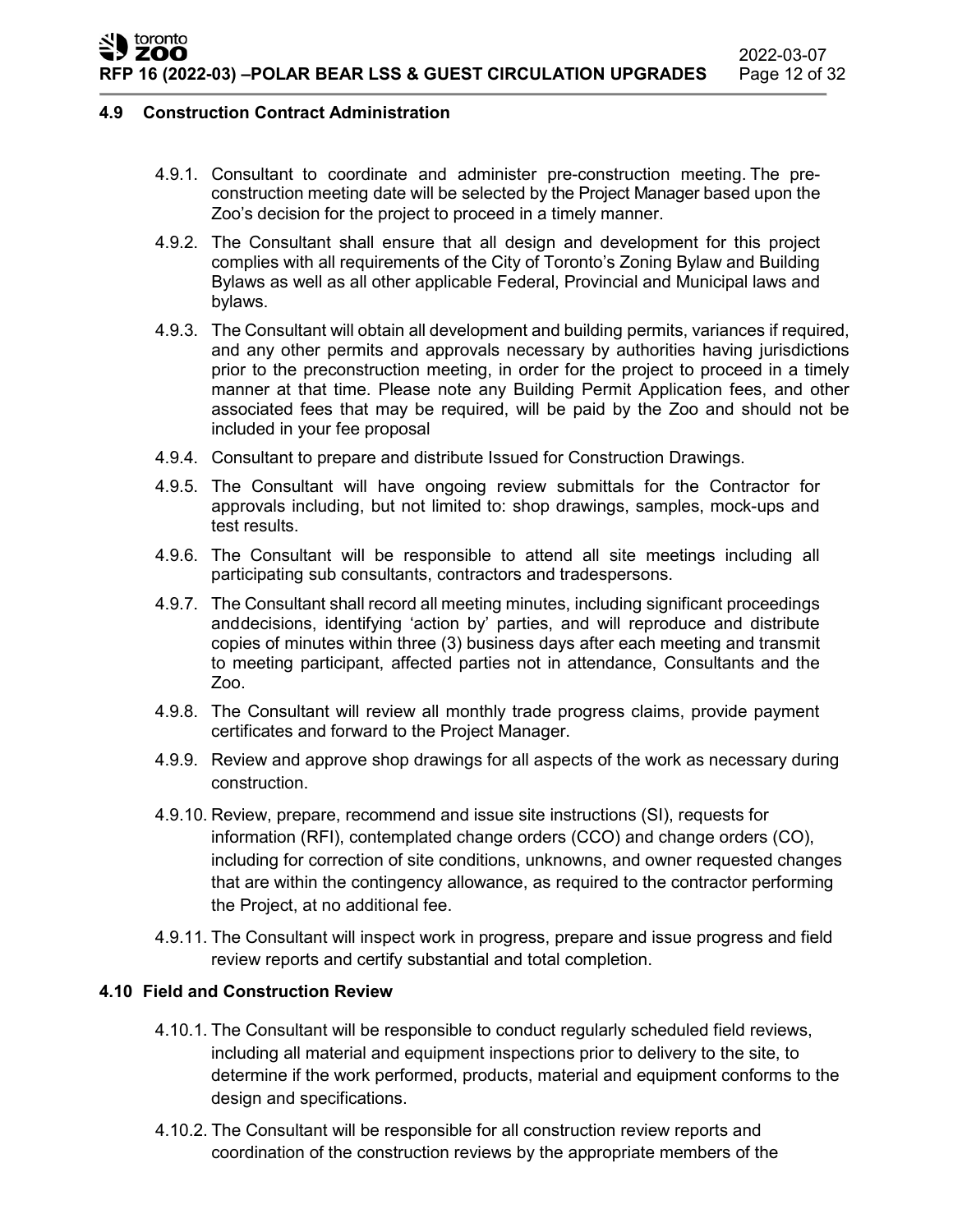Consulting Team for the work. The Consultant will be responsible for all construction review reports and will forward them to the Project Manager within three (3) days of the review.

- 4.10.3. The Consultant, in consultation with their Sub Consultants, shall review and interpret the results of all reports and testing conducted on this project.
- 4.10.4. The Contractor is responsible for their own Quality Control (QC), but the Consultant shall be responsible for Quality Assurance (QS) and will not allow any features, materials or components to be supplied or, installation work to proceed, until positive test results on the features, materials or components are received, reviewed and accepted by Consultant and the Zoo.
- 4.10.5. Final detailed design products, drawings, specifications, renderings, photographic and other design products following Consultant and Zoo approval must be reviewed and approved by all authorities having jurisdiction.

### **4.11 Project Close-out and Commissioning**

- 4.11.1. Perform commissioning services for all systems to confirm they are operating as designed. Consultant to attend commissioning and review of equipment with contractor and Toronto Zoo staff.
- 4.11.2. Deficiency identification and assist in rectifying deficiencies within one (1) month of total completion.
- 4.11.3. Ensure that all closeout documentation is provided including as-built drawings, maintenance manuals, operating manuals, warranty information etc. as per the contract documents.
- 4.11.4. Perform construction warranty review as required for a period of two (2) years.
- 4.11.5. The Consultant will be responsible for recording all meeting minutes for the meetings noted above, including significant proceedings and decisions, identifying 'action by' parties, and will reproduce and distribute copies of minutes within three (3) business days after each meeting and transmit to Toronto Zoo for review and approval. Final approved minutes will be distributed by the Consultant to meeting participants, affected parties not in attendance, Consultants and the Zoo.

#### **4.12 Record Drawings**

- 4.12.1. Upon completion of construction the Consultant shall be requested to supply record plans, based upon information accumulated in the field and received from Sub consultants, Contractors and City Inspectors.
- 4.12.2. Upon receipt of marked-up check prints from Sub consultants, Contractors and City Inspectors, the Consultant is to amend the Contract Drawings and provide AutoCAD drawings in DWG files and PDF formats.

## **5.0 SCHEDULE OF EVENTS**

The following is a tentative schedule for the Polar Bear LSS and Guest Circulation Upgrades process. The final schedule will be developed jointly with the successful proponent in the first week of project execution: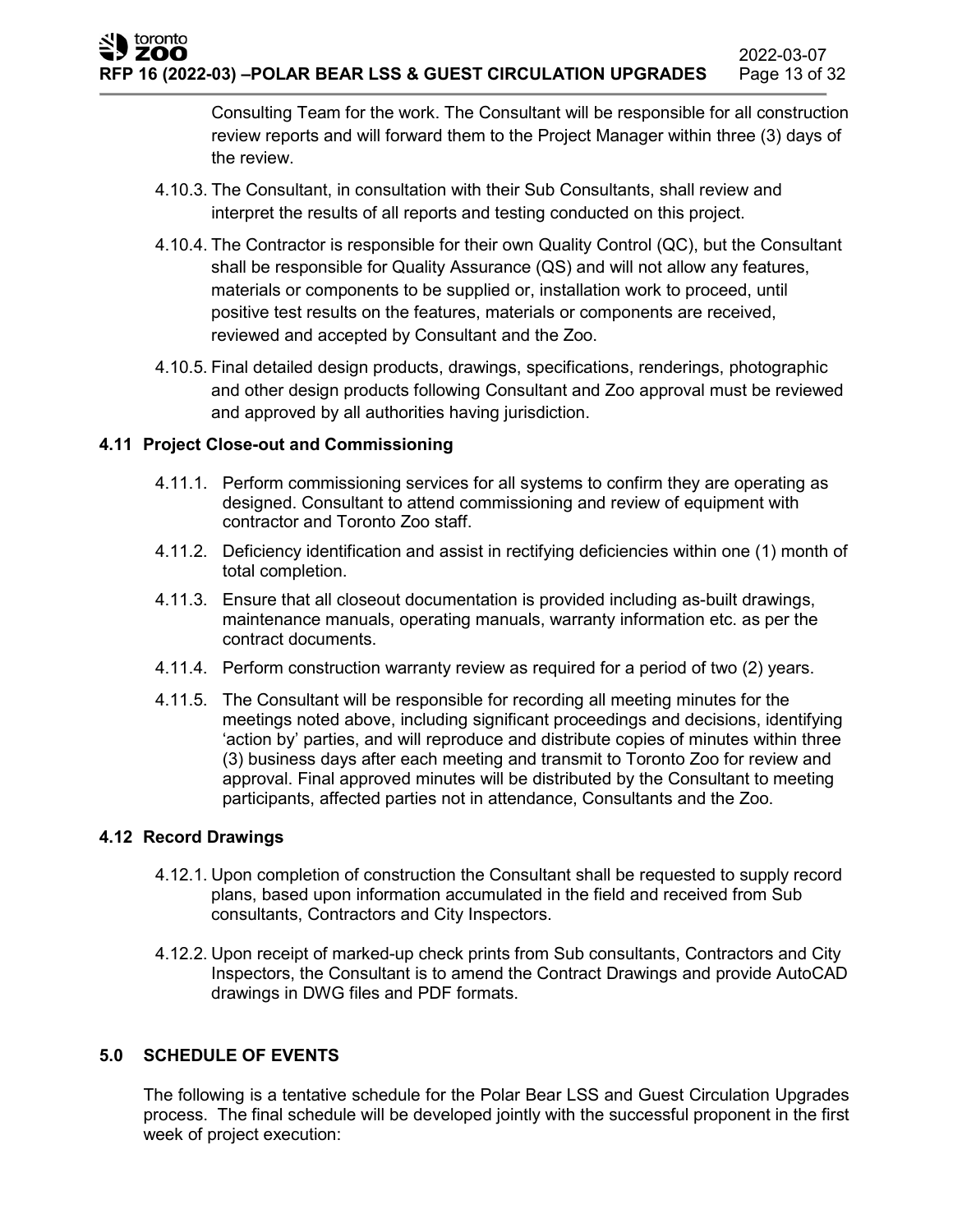toronto ZOO

**RFP 16 (2022-03) –POLAR BEAR LSS & GUEST CIRCULATION UPGRADES** Page 14 of 32

| <b>Pre-Award</b>                         |                    |
|------------------------------------------|--------------------|
| Release of RFP                           | 2022-03-07         |
| <b>Proponents' Question Deadline</b>     | 2022-03-15         |
| <b>Submission Due</b>                    | 2022-03-22         |
| Interviews, if necessary                 | Week of 2022-03-28 |
| Notification of Award By the Toronto Zoo | 2022-04-01         |
| <b>Post-Award</b>                        |                    |
| <b>Conceptual Design Due</b>             | May 9, 2022        |
| 100% Tender Drawings Due                 | August 15, 2022    |
| <b>Construction Completion</b>           | December 31, 2022  |

The RFP process and project will be governed according to the above schedule or other schedule provided by the Consultant and approved by the CEO of the Toronto Zoo. Although every attempt will be made to meet all dates listed, the Toronto Zoo reserves the right to modify any or all dates at its sole discretion. Appropriate notice of change will be provided, in writing, as soon as is feasible so that each Proponent will be given the same non-preferential treatment.

#### **6.0 FEE PROPOSAL**

- 6.1 The proposal shall specify and state a firm not to exceed price using the attached form, Appendix A, including total fees and expenses (excluding taxes) in order to complete the assignment.
- 6.2 The Consultant shall not perform any Services or Work that would result in an increase in fee payable by the Toronto Zoo without the prior written approval of the Toronto Zoo.
- 6.3 The Consultant shall, even if the rate of payment set forth in the Proposal is based on an hourly rate, daily or other time based rate, perform all of the Services required to complete the deliverables, regardless of the fact that the time spent by the Consultant in performance may exceed the maximum specified therein, and that neither the rate nor any provision of the Proposal shall relieve the Consultant from performing all the Services or reduce its obligations to one of performing only some proportionate or other part of the Services.
- 6.4 The Toronto Zoo is a registered charitable organization (registration #BN 119216398RR0001) and accordingly may be eligible for preferred pricing which should be reflected in the Bid as submitted.

#### **7.0 PROPOSAL SUBMISSION FORMAT**

**The following page format and sequence should be followed to provide consistency in the Proponent response and ensure each Proposal receives full consideration**.

- 7.1 Title page, showing Request for Proposal number, Proponent's name, telephone number, authorized signature and contact name.
- 7.2 The page letter of introduction, signed by the person or persons authorized to sign on behalf of and bind the Proponent to the statements made on the Proposal.
- 7.3 Table of Contents.
- 7.4 Executive summary.
- 7.5 Duly executed Proposal Form.
- 7.6 Corporate Information.
- 7.7 Detailed experience, background and three (3) similar project opportunities completed within the past five (5) years.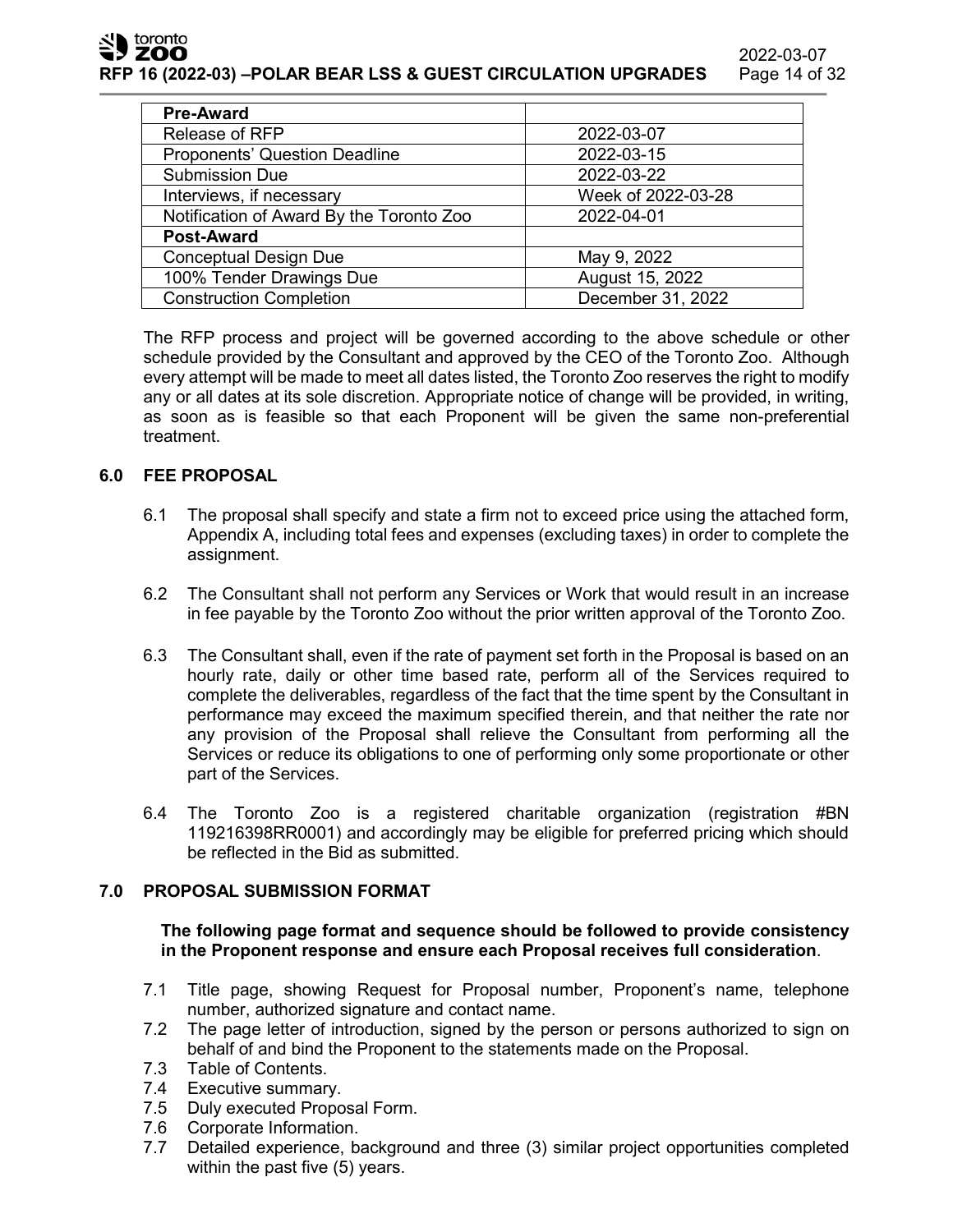**RFP 16 (2022-03) –POLAR BEAR LSS & GUEST CIRCULATION UPGRADES** Page 15 of 32

- 7.8 Provide three (3) references including name, address contact person and telephone number from clients with similar projects as outlined in this RFP, do not list the Toronto Zoo as a reference.
- 7.9 Proposed staff team and resources including detailed biographies of team lead and key members outlining their intended roles in meeting the Requirements, and indicating the number of years of experience in the areas directly relating to the scope of works as outlined in section 4.0 and number of years' experience of the individual working within your organization.
- 7.10 Proposed schedule/work plan with key dates and milestones and the accompanying identification of staff and resources that will be assigned to this projectand addresses the key deliverabls as outlined in section 4.0 within this RFP.
- 7.11 Value Added

toronto ZOO

> 7.12 Identified conflict of interests in the event if the Proponent's representation of any of its clients could create a conflict of interest should the Proponent provide services to the Toronto Zoo.

### **8.0 PROPOSAL EVALUATION CRITERIA**

The Proponent is urged to ensure that its Proposal is submitted in the most favourable terms in order to reflect the best possible potential, since less than best potential could result in exclusion of the Proposal from further consideration.

The RFP will not be awarded to the Proposal with the lowest cost, but rather, award shall be based on an evaluation of the Consulting team's expertise, prior project experience, proposed methodology, and price. Additionally, the Zoo may accept or reject any part of the Proponent's bid.

An Evaluation Team comprised of representatives designated by the Zoo will evaluate responses to the RFP.

There are three steps to the pre-defined evaluation process:

- Step 1 Initial Review of Responses
- Step 2 Evaluation of Submitted Proposals
- Step 3 Evaluation of Presentations

#### **Step 1** – **Initial Review of Responses**

The Zoo will open only those Proposals received by the Proposal Deadline and time specified within this RFP. Immediately upon opening, the Zoo will review each Proposal for compliance with the instructions and conditions applicable to this RFP. The Zoo, at its option, may seek Proponent retraction and clarification of any discrepancy/contradiction found during its review of Proposals.

#### **Step 2 – Detailed Review**

#### **Evaluation Point Rating** *[Threshold Requirements]*

Proposals will be assessed on a point rating system, outlined below, with a maximum 80 technical and experience points and a maximum of 20 for proposal fee. This is used to determine each proponent's strategic and technical fit to the needs described in the proposal documents. The technical points will be added together with the reference and proposal fee points (outlined below) to determine a final point score out of 100.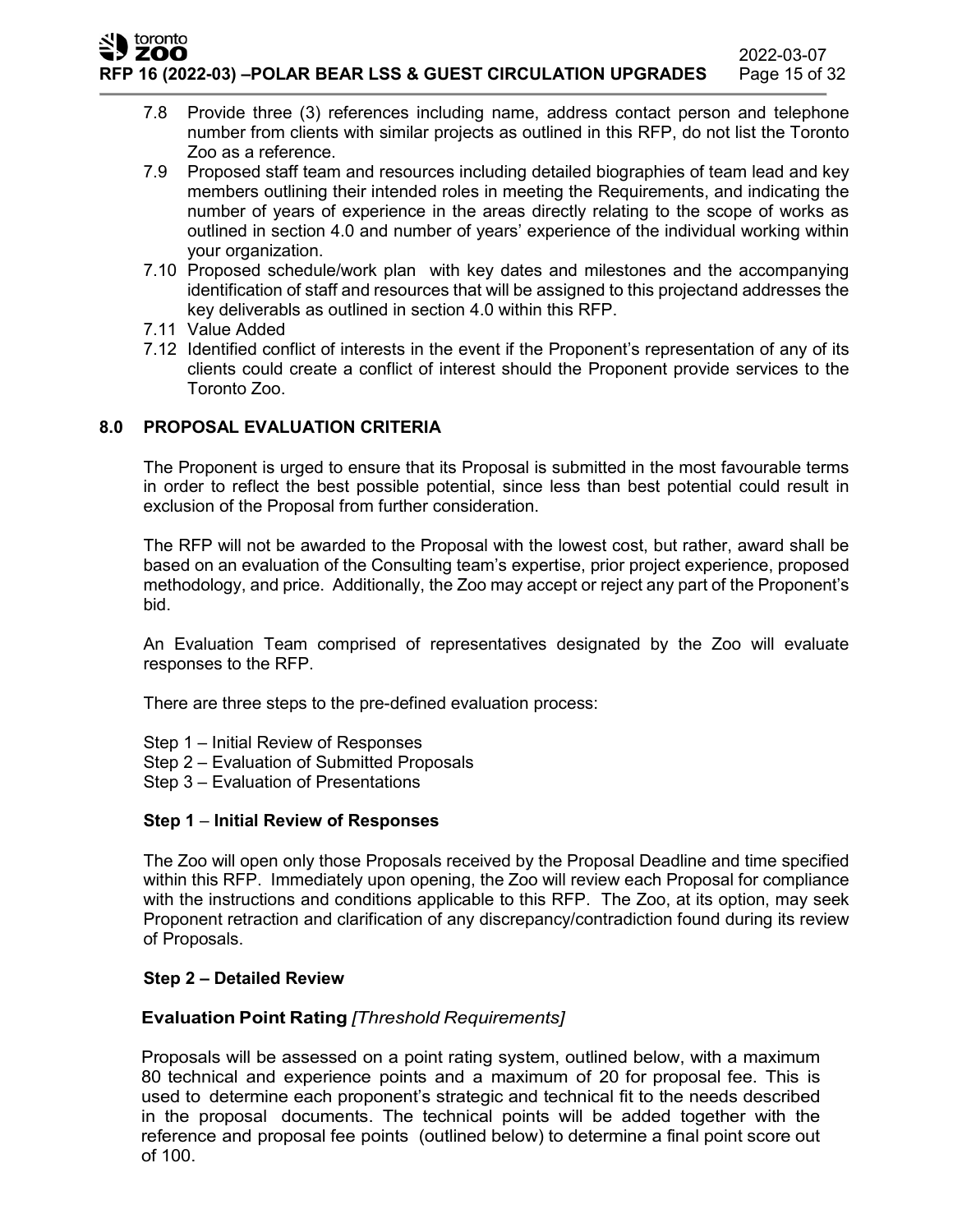Proposals scoring less than a total threshold of 56 (70%) technical and reference points will be considered technically unacceptable. Proposals that meet or exceed the 56 technical point threshold score will have their proposal fee scored.

| <b>TECHNICAL AND EXPERIENCE EVALUATION</b>                                                                                                                                                                                                                                                                                                | <b>Maximum</b><br><b>Points</b> |
|-------------------------------------------------------------------------------------------------------------------------------------------------------------------------------------------------------------------------------------------------------------------------------------------------------------------------------------------|---------------------------------|
| Understanding of the project scope of work<br>Demonstrate the necessary resources required to successfully<br>complete the project                                                                                                                                                                                                        | 10                              |
| Relevant qualification and experience<br>Must have a minimum of five (5) years of experience<br>Relevant experience is of similar scope and budget<br>$\bullet$<br>Project team's relevant qualifications and experience with similar<br>scale and type of projects                                                                       | 30                              |
| Detailed workplan and approach<br>Key deliverables are addressed with clear methodology and<br>approach that proponent would take in performing the services<br>outlined within the RFP<br>Propsed schedule identifying ability to meet project milestones<br>$\bullet$<br>according to schedule of events in section 5.0 within this RFP | 40                              |
| <b>THRESHOLD - TECHNICAL AND EXPERIENCE</b><br><b>EVALUATION</b>                                                                                                                                                                                                                                                                          | 56                              |
| TOTAL TECHNICAL AND EXPERIENCE EVALUATION                                                                                                                                                                                                                                                                                                 | 80                              |

Proposal Fee Evaluation

| <b>PROPOSAL FEE EVALUATION</b>                                                                                                                                                                                                                                                     | <b>Maximum</b><br><b>Points</b> |
|------------------------------------------------------------------------------------------------------------------------------------------------------------------------------------------------------------------------------------------------------------------------------------|---------------------------------|
| The lowest cost proposal that is qualified to stage two and meets<br>the technical point threshold will receive 20 points. The remaining<br>proposals will be assigned points based upon the following formula:<br>(lowest cost proposal divided by proponent's proposal cost x 20 | 20                              |
| <b>TOTAL FEE EVALUATION</b>                                                                                                                                                                                                                                                        | 20                              |

#### **Stage 3– Interview (if required)**

Based on the paper submission proposal scoring, high-scoring Proponents may be asked to attend an interview.

Proponent's presentation of proposal and performance, including ability to answer questions **50** 

The proposals submitted will be evaluated using the evaluation criteria and will be comprehensively reviewed by the Selection Team. It is the sole discretion of the Toronto Zoo to select its Selection Team and to retain additional members and advisors as deemed necessary.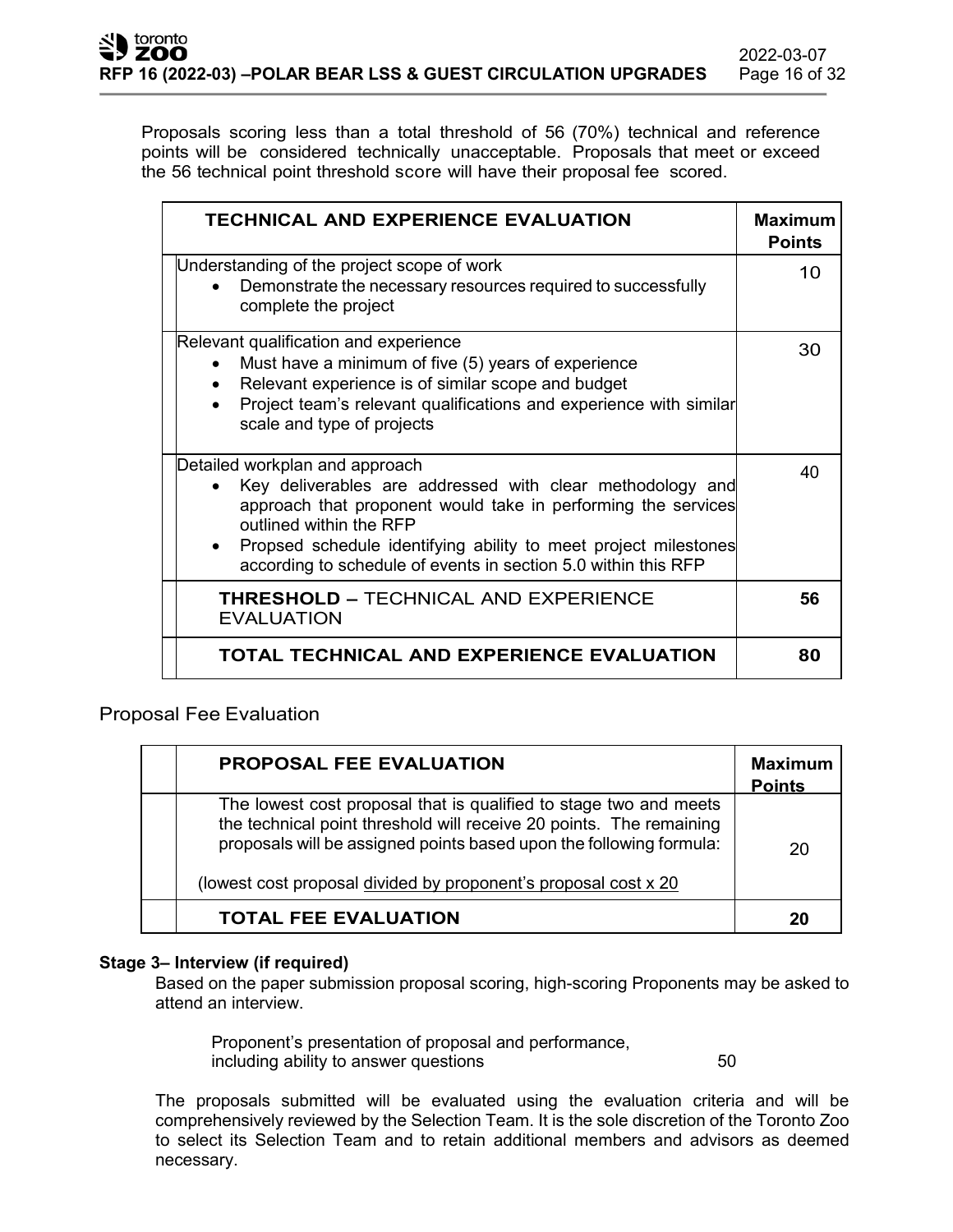The Selection Team will select one or more proposals which in its sole opinion:

- a) Meets or exceeds the evaluation criteria, including but not limited, as outlined above;
- b) Has a demonstrated track record of success with similar projects, and
- c) Provides the best value, but may not necessarily be the one(s) offering the lowest fees.

All proposal scores and rankings shall be the property of the Toronto Zoo and will not disclose any of the same during or after the evaluation process. Due to budget and time constraints, the Selection Team will not be able to provide debriefs for unsuccessful proponents. By responding to this RFP, the proponents will be deemed to have agreed that the decision of the Selection Team will be final and binding.

### **9.0 NEGOTATIONS AND AWARD**

- 9.1 The successful Proponent shall be retained through the issuance of a Purchase Order or a formal agreement in a form prescribed by the Toronto Zoo, which shall include the terms and conditions of this Request for Proposal.
- 9.2 The award of any Agreement will be at the absolute discretion of the Toronto Zoo. The selection of the Preferred Proponent will not oblige the Toronto Zoo to negotiate or execute an Agreement with that Preferred Proponent.
- 9.3 The Toronto Zoo shall have the right to negotiate on such matter(s) as it chooses with the Preferred Proponent without obligation to communicate, negotiate or review similar modifications with other Proponents. The Toronto Zoo shall incur no liability to any other Proponent as a result of such negotiation or alternative arrangements.
- 9.4 During negotiations, the scope of the services may be refined, issues may be prioritized, responsibilities among the Proponent, all staff and sub-consultants provided by it and the Board may be settled and the issues concerning implementation may be clarified.
- 9.5 If any Agreement cannot be negotiated within thirty (30) business days of notification to the Preferred Proponent, the Toronto Zoo may, at its sole discretion, choose to continue negotiations for a period of time, terminate negotiations with that Proponent and negotiate an Agreement with another Proponent or abort the RFP process and not enter into any Agreement with any of the Proponents.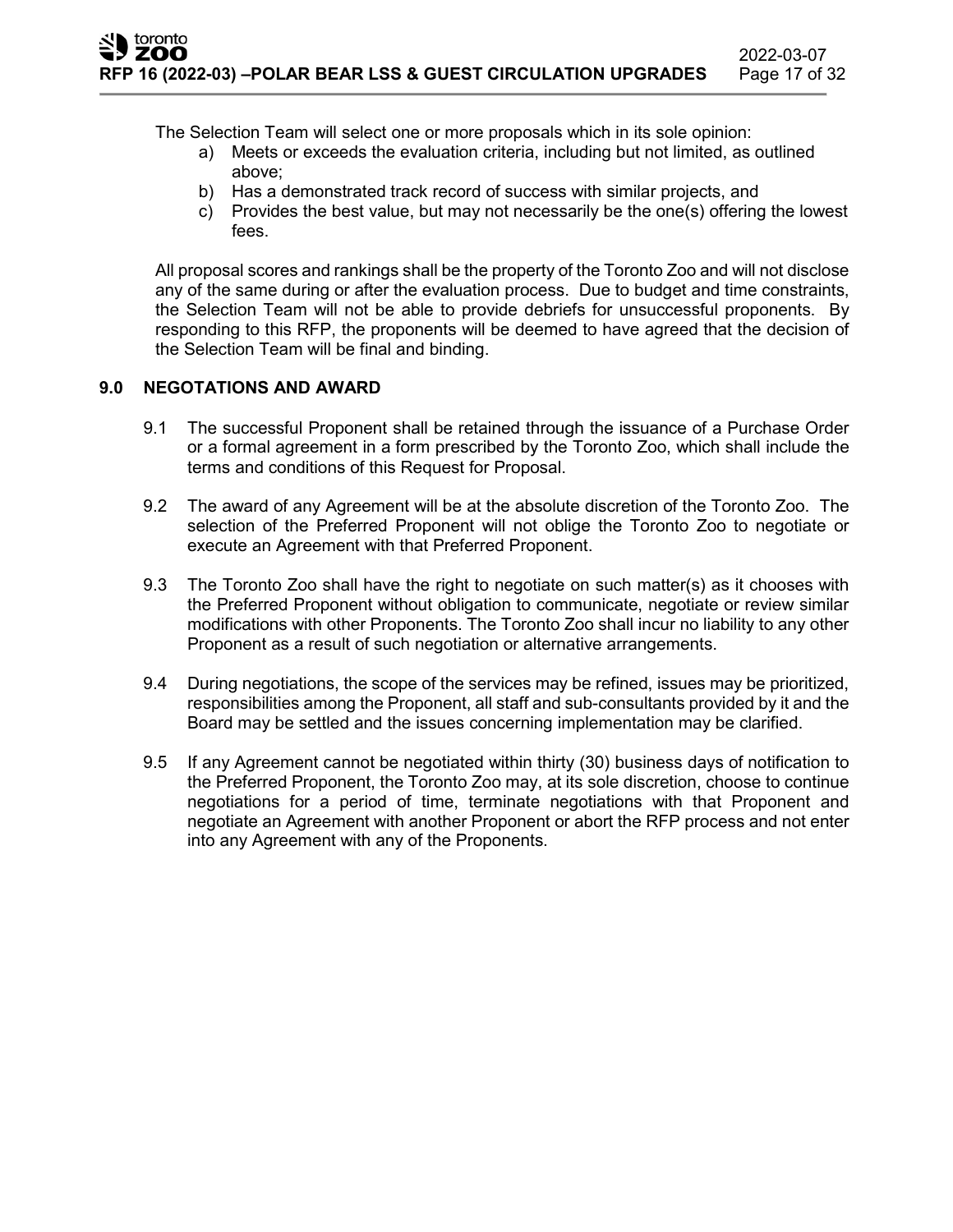#### **10.0 PROPOSAL TERMS AND PROVISIONS**

The successful Proponent shall be retained through a contractual agreement and/or a purchase order, which includes the terms and conditions of this Request for Proposal.

#### 10.1 **Consultant's Liability and Indemnity**

The Consultant will from time to time at all times hereafter well and truly save, defend and keep harmless and fully indemnify the Board, the City of Toronto, and the Toronto and Region Conservation Authority and each of their officers, employees and agents (hereinafter called the "Toronto Indemnities") of, from and against all manner of action, suits, claims, executions and demands which may be brought against or made upon the Toronto Indemnities or any of them and of, from and against all loss, costs, charges, damages, liens and expenses which may be sustained, incurred or paid by the Toronto Indemnities, their officers, employees and agents or any of them by reason of or on account of or in consequence of the execution of this agreement or provision of the business or any other work or matter to be carried out or performed by the Proponent with respect to the Request for Proposal or any agreement that may result from the request for proposal process, and/or the non-execution or imperfect or improper execution thereof and will pay to the Toronto Indemnities on demand any loss, costs, damages and expenses which may be sustained, incurred or paid by the Toronto Indemnities or any of them in consequence of any such action, suit, claim, lien, execution or demand and any monies paid or payable by the Toronto Indemnities or any of them in settlement or discharge on account thereof.

The Consultant shall be responsible for any and all damages, or claims for damages for injuries or accidents done or caused by his or her employees, or resulting from the prosecution of the Work, or any of their operations, or caused by reason of the existence of location or condition of the works, or of any materials, plant or machinery used thereon or therein, or which may happen by reason thereof, or arising from any failure, neglect or omission on their part, or on the part of any of their employees to do or perform any or all of the several acts or things required to be done by him or them under and by these General Conditions, and covenants and agrees to hold the Board, the Toronto and Region Conservation Authority and the City of Toronto, their officers, agents, employees, Consultants and invitees harmless and indemnified for all such damages and claims for damage; and in case of the Consultant's failure, neglect or omission to observe and perform faithfully and strictly, all the provisions of the Work, the CEO may, either with or without notice (except where in these Contract Requirements, notice is specially provided for, and then upon giving the notice therein provided for), take such steps, procure such material, plant trucks and men, and do such work or things as he/she may deem advisable toward carrying out and enforcing the same and any such action by the CEO as he is herein empowered to take, shall not in any way relieve the Consultant or his/her surety from any liability under the Contract.

#### 10.2 **Insurance Requirements (at the discretion of the Toronto Zoo)**

- 10.2.1 The Consultant shall effect, maintain and keep in force, at its sole cost and expense and satisfactory to the CEO as to form and substance the insurance described below:
- 10.2.2 The Consultant shall be required to arrange, pay for and maintain in force at all times at the Consultant's expense such comprehensive policies of insurance as applicable to persons undertaking the Work, including liability and professional liability (errors and omissions) coverage which are to be written in amounts, with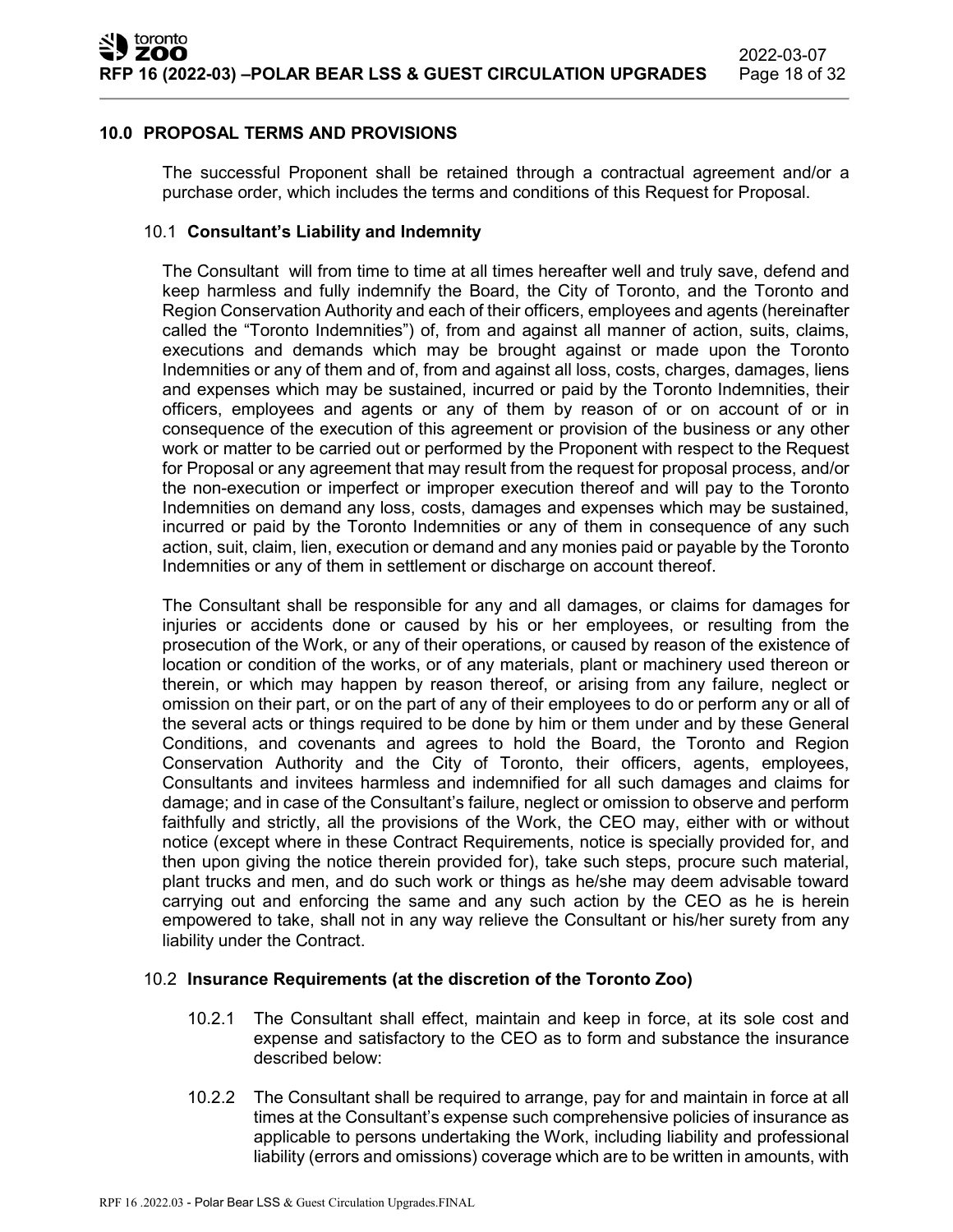deductible limits and terms that shall be subject to the approval of the Toronto Zoo at all times.

The Consultant shall provide certified copies of such insurance or a certificate(s) of insurance as determined by, and upon request of, the Toronto Zoo. Without limiting the generality of the foregoing, the comprehensive general liability policy coverage required under the Contract will be Two Million (\$2,000,000) Dollars minimum and the policy shall name the Toronto Zoo and the City of Toronto as insured as if a separate policy had been issued to each and shall include a cross/liability-severability of interest clause.

Standard automobile liability insurance for all owned vehicles with limits of not less than Two Million Dollars (\$2,000,000.00) per occurrence.

- 10.2.3 All policies of insurance required to be taken out by the Consultant shall be placed with insurers licensed to conduct business in the Province of Ontario and shall be subject to the approval of the CEO, acting reasonably.
- 10.2.4 The Consultant shall deliver to the Board evidence of the insurance required prior to the commencement of the agreement, in form and detail satisfactory to the CEO acting reasonably.
- 10.2.5 All insurance policies shall be endorsed to provide a minimum advance written notice of not less than thirty (30) days, in the event of cancellation, termination or reduction in coverage or limits, such notice to be made to the CEO.
- 10.2.6 The provisions of this section shall no way limit the requirements and obligations imposed on the Consultant elsewhere in the Contract, nor relieve the Consultant from compliance therewith and fulfillment thereof.
- 10.2.7 The parties agree that insurance policies may be subject to deductible amounts, which deductible amounts shall be borne by the Contract.

## 10.3 **Incurred costs**

The Proponent shall bear all costs and expenses with respect to the preparation and submission of its Proposal and the Proponent's participation in the proposal process (the "Proposal Costs"), including but not limited to: all information gathering processes, interviews, preparing responses to questions or requests for clarification from the Board and contract discussions and negotiations.

The Toronto Zoo shall not be responsible for or liable to pay any Proposal Costs of any Proponent regardless of the conduct or outcome of the Proposal Request, Purchase Order process, or Contract process.

10.4 The RFP does not constitute an offer or tender by the Toronto Zoo. Receipt of Proposals by the Toronto Zoo pursuant to this RFP or selection or notification confers no rights under any Proposal nor obligates the Toronto Zoo in any manner whatsoever.

## 10.5 **Liability of Errors**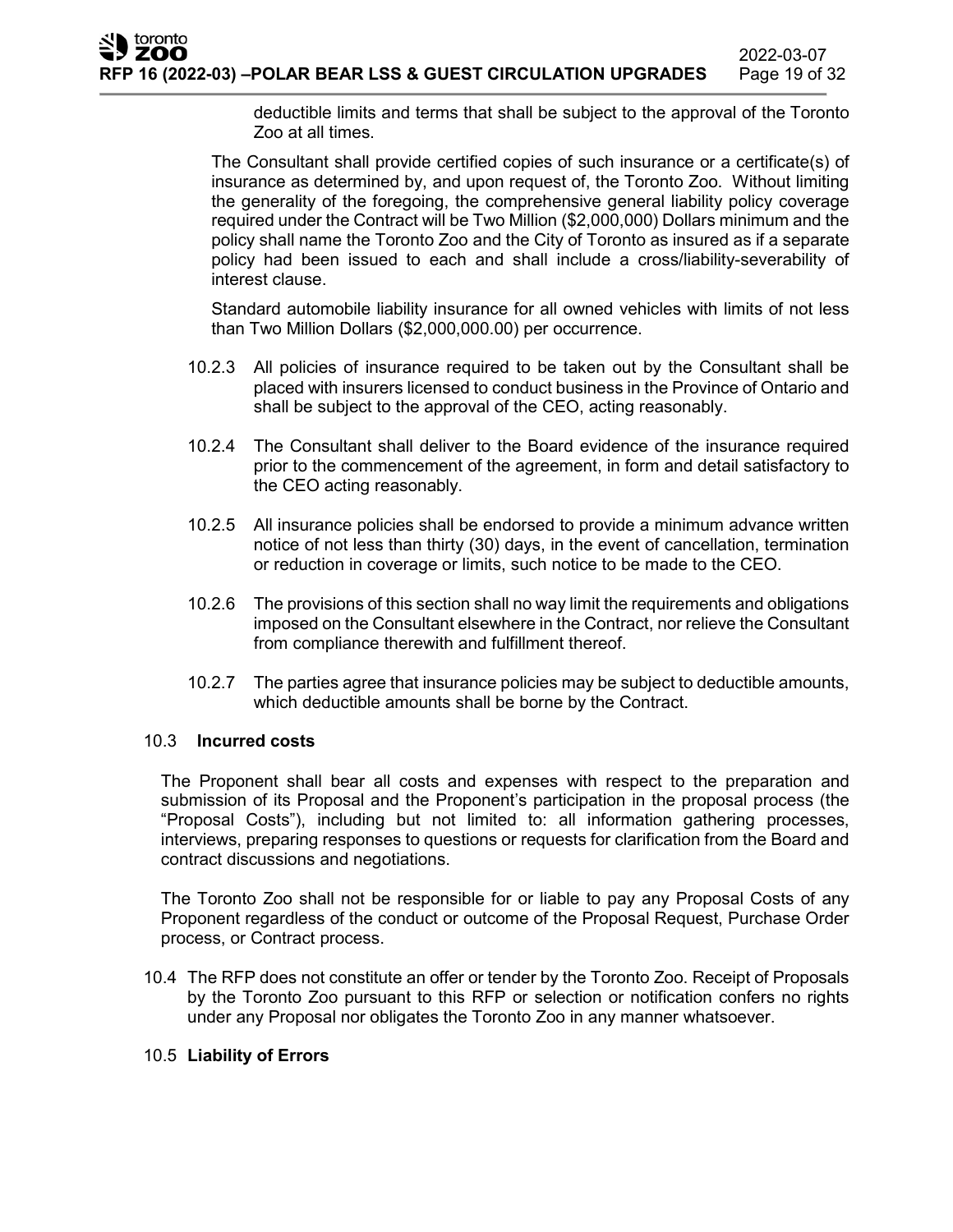While the Toronto Zoo has used considerable efforts to ensure an accurate representation of information in this Request for Proposal, the information contained in this Request for Proposal is supplied solely as a guideline for Proponents. The information is not guaranteed or warranted to be accurate by the Toronto Zoo, nor is it necessarily comprehensive or exhaustive. Nothing in this Request for Proposal is intended to relieve Proponents from forming their own opinions and conclusions with respect to the matters addressed in this Request for Proposal.

### 10.6 **Toronto Zoo Rights and Options Reserved:**

The Toronto Zoo reserves the right to award the contract to any proponent who will best serve the interest of the Toronto Zoo. The Toronto Zoo reserves the right, in its sole discretion, to exercise the following rights and options with respect to the proposal submission, evaluation and selection process under this RFP:

- (a) To reject any or all proposals.
- (b) To re-issue this RFP at any time prior to award of work.
- (c) To cancel this RFP with or without issuing another RFP.
- (d) To supplement, amend, substitute or otherwise modify this RFP at any time prior to the selection of one or more proponents for negotiation.
- (e) To accept or reject any or all of the items in any proposal and award the work in whole or in part.
- (f) To waive any informality, defect, non-responsiveness and/or deviation from this RFP and its requirements.
- (g) To permit or reject at the Toronto Zoo's sole discretion, amendments (including information inadvertently omitted), modifications, alterations and/or corrections of proposals by some or all of the proponents following proposal submission.
- (h) To request that some or all of the proponents modify proposals based upon the Toronto Zoo's review and evaluation.
- (i) To request additional or clarifying information or more detailed information from any Proponent at any time, before or after proposal submission, including information inadvertently omitted by the proponent.

#### 10.7 **Cancellation**

Nothing herein shall be construed as giving the Proponent the right to perform the services contemplated under this agreement beyond the time when such services become unsatisfactory to the Toronto Zoo; and in the event that the Proponent shall be discharged before all the services contemplated hereunder have been completed or the services are for any reason terminated, stopped or discontinued because of the inability of the Proponent to serve under this agreement, the Proponent shall be paid only for the portion of the work which shall have been satisfactorily completed at the time of termination.

#### 10.8 **Ownership and Confidentiality of Board-Provided Data**

All correspondence, documentation and information provided by the Toronto Zoo staff to any bidder or prospective Bidder in connection with, or arising out of this RFP, the services or acceptance of the RFP:

- 9.1.1 is and shall remain the property of the Board;
- 9.1.2 must be treated by Proponents and Prospective Proponents as confidential;
- 9.1.3 must not be used for any purpose other than for replying to this RFP, and for fulfillment of any related subsequent agreement.

#### 10.9 **Copyright:**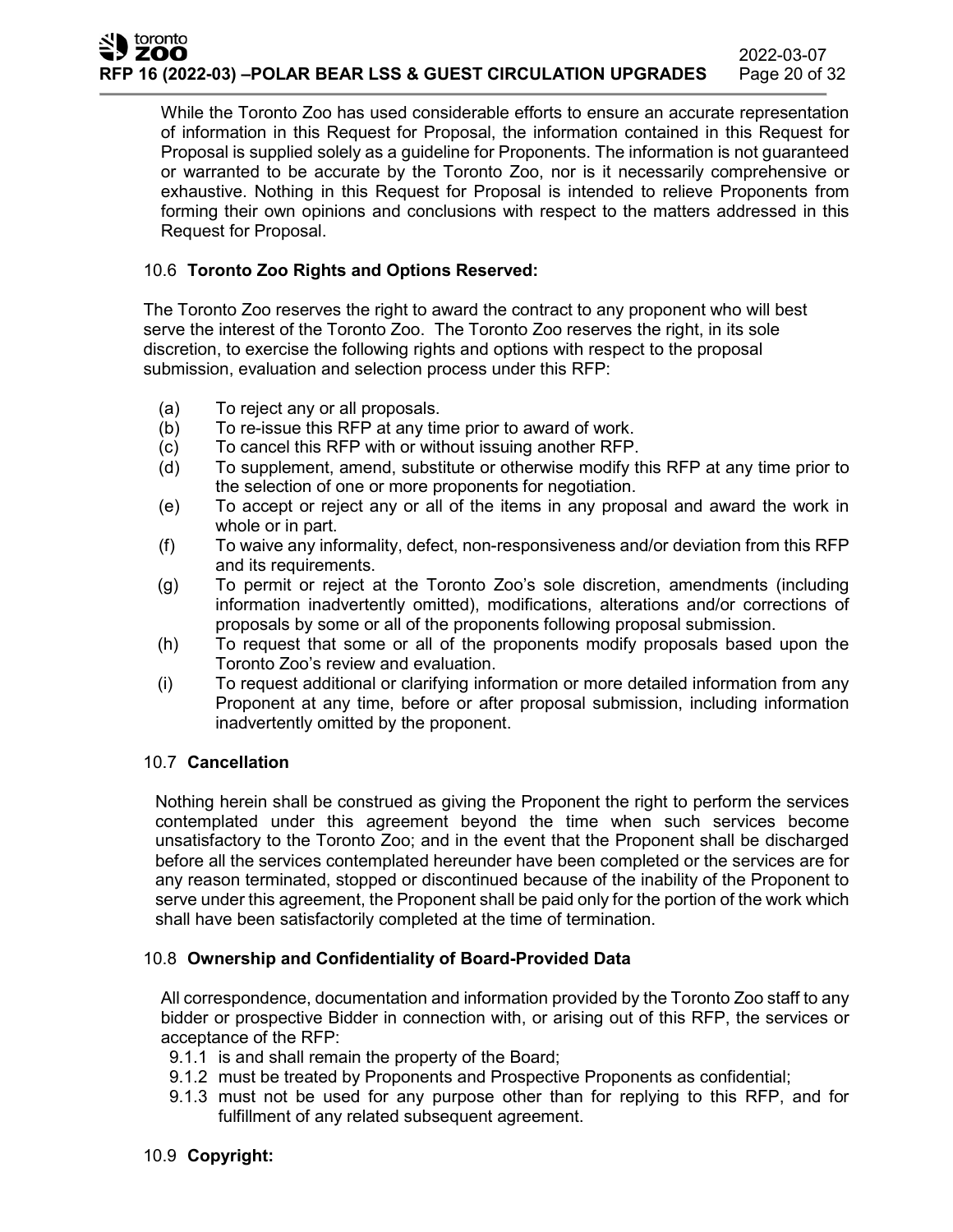The final product and related materials from the work is to be for the exclusive use of the Toronto Zoo. The Toronto Zoo shall be the only and sole owner of the product and related materials for the sole and unfettered use by the Toronto Zoo. Upon payment of the said product and related materials by the Toronto Zoo, the successful bidder shall have no hold, proprietary claim, ownership, use of any kind, intellectual or otherwise nor shall there be any restrictions placed on the final product and related products by the successful bidder. By submitting a Proposal in this response to this RFP, the Bidder shall thereby acknowledges and agrees that the Toronto Zoo has exclusive ownership and sole and unfettered use of this final product and related products.

#### 10.10**Ownership and Disclosure of Proposal Documentation**

The documentation composing any Proposal submitted in response to this RFP, along with all correspondence, documentation and information provided to the Toronto Zoo by any Bidder in connection with, or arising of this RFP, once received by the Toronto Zoo:

- 9.1.4 Shall become property of the Toronto Zoo and may be appended to purchase order issued to the successful Bidder;
- 9.1.5 Shall be come subject to the Municipal *Freedom of Information and Protection of Privacy Act ("MFIPPA") and may be released pursuant to that Act*

Because of *MFIPPA*, prospective Bidders are advised to identify in their Proposal material any scientific, technical, commercial, proprietary or similar confidential information, the disclosure of which could cause them injury.

Each Bidder's name shall be made public. Proposals will be made available to member of the Board on a confidential basis and may be released to members of the public pursuant to *MFIPPA.*

#### 10.11**Conflict of Interest Statement**

In its Proposal, the Proponent must disclose to the Toronto Zoo any potential conflict of interest that might comprise the performance of the Work. If such a conflict of interest does exist, the Toronto Zoo may, at its discretion, refuse to consider the Proposal.

The Proponent must also disclose whether it is aware of any Toronto Zoo employee, member of board, agency or commission or employee thereof having a financial interest in the Proponent and the nature of that interest. If such an interest exists or arises during the evaluation process or the negotiation of the Agreement, the Toronto Zoo may, at its discretion, refuse to consider the Proposal or withhold the awarding of any agreement to the Proponent until the matter is resolved to the Toronto Zoo's sole satisfaction.

Proponents are cautioned that the acceptance of their Proposal may preclude them from participating as a Proponent in subsequent projects where a conflict of interest may arise. The Consultant(s) for this project may participate in subsequent/other Toronto Zoo projects provided the Consultant(s) has (have) satisfied pre-qualification requirement of the Toronto Zoo, if any and in the opinion of the Toronto Zoo, no conflict of interest would adversely affect the performance and successful completion of an Agreement by the Consultant(s).

If, during the Proposal evaluation process or the negotiation of the Agreement, the Proponent is retained by another client giving rise to potential conflict of interest, then the Proponent will so inform the Toronto Zoo. If the Toronto Zoo requests, then the Proponent will refuse the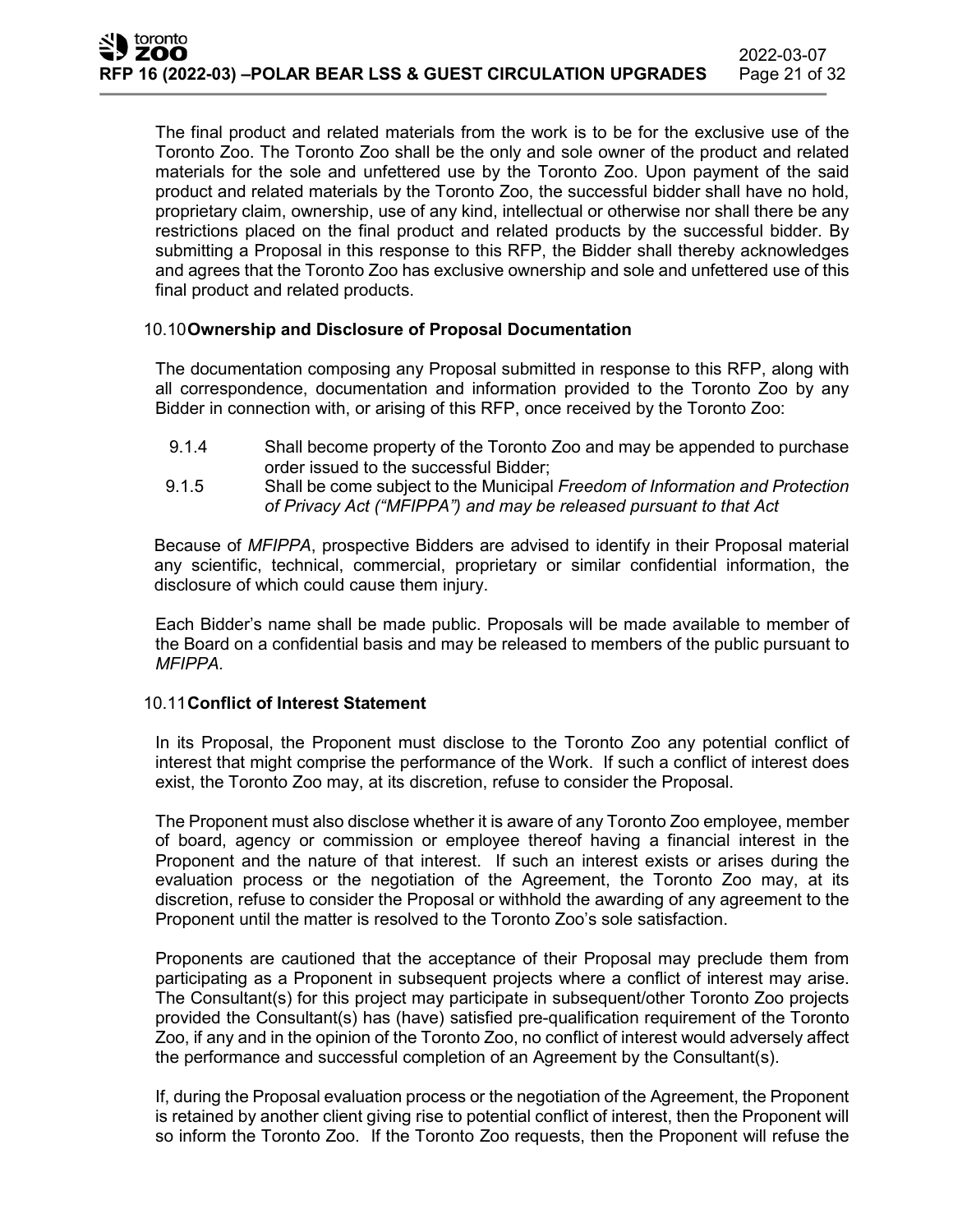new assignment or will take steps as are necessary to remove the conflict of interest concerned.

#### 10.12**No Collusion**

A proponent shall not discuss or communicate, directly or indirectly, with any other Proponent or their agent or representative about the preparation of the Proposals, Each proponent shall attest by virtue of signing the Proposal Submission Form that its participation in the RFP process is conducted without any collusion or fraud. If the Toronto Zoo discovers there has been a breach of this requirement at any time, the Toronto Zoo reserves the right to disqualify the Proposal or terminate any ensuing Agreement.

#### 10.13**Governing Law**

This RFP and any quotation submitted in response to it and the process contemplated by this RFP including any ensuing Agreement shall be governed by the laws of the Province of Ontario. Any dispute arising out of this RFP or this RFP process will be determined by a court of competent ju**r**isdiction in the Province of Ontario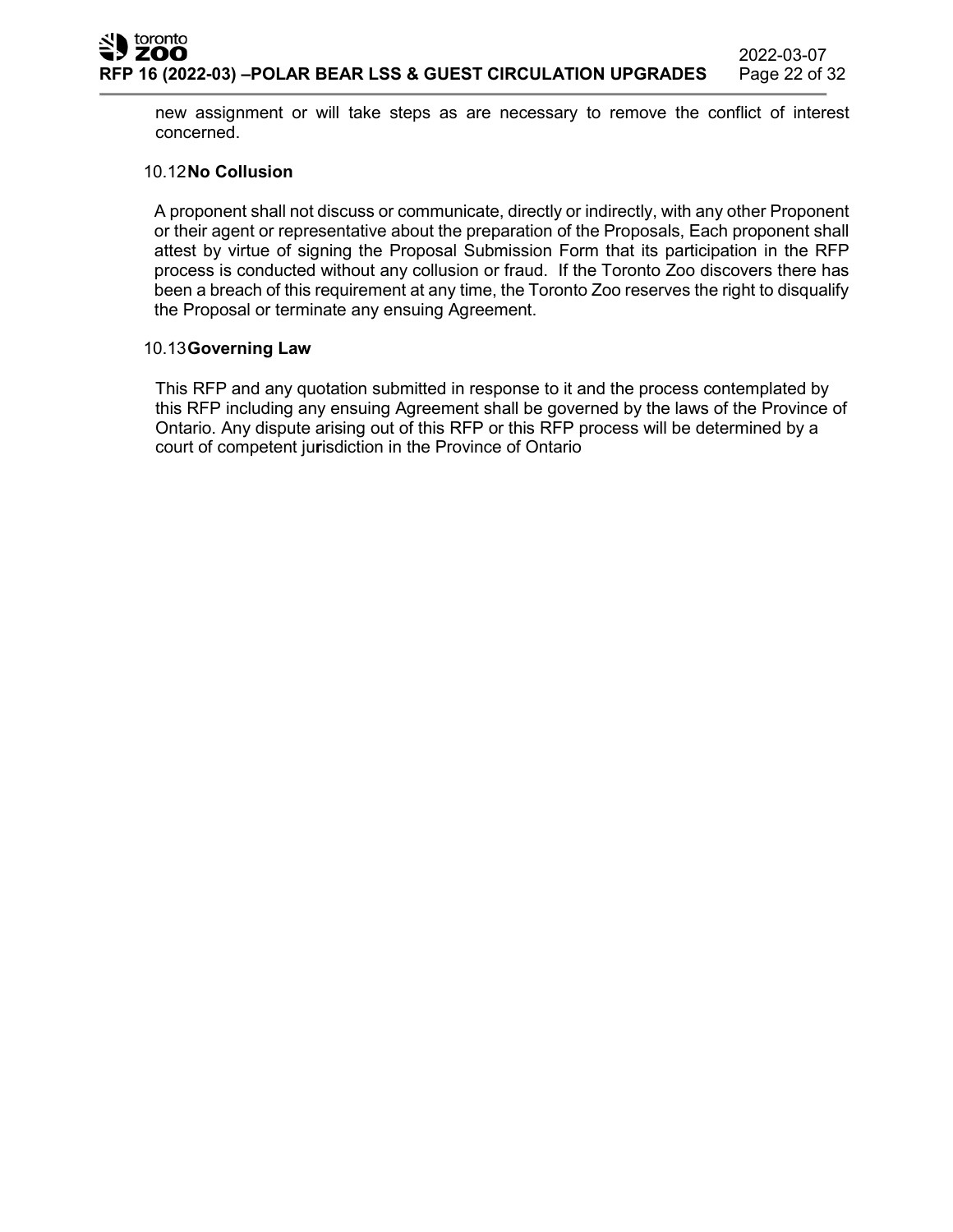#### **11.0 PROPOSAL FORM**

The undersigned Proponent **having the authority to bind the Company** and having reviewed and fully understood the RFP and all terms and requirements of the RFP and all terms and conditions of the RFP and information provided, hereby submits the attached Proposal and supporting materials ("the Proposal") in accordance.

I/We, hereby, have received, allowed for and included as part of our submission all issued Addendum numbered in the set of the set of the set of the set of the set of the set of the set of the set of the set of the set of the set of the set of the set of the set of the set of the set of the set of the set of the set of t

The Board of Management of the Toronto Zoo reserves the right to reject any or all Proposals or to accept any Proposal, should it deem such action to be in its interests.

By submitting a Proposal the Proponent agrees to all of the terms and conditions of this Request for Proposal.

By signing and submitting this proposal, you are agreeing to the release of your proposal information, as deemed necessary by the Board, in order to conduct business associated with this proposal or project.

| <b>COMPANY INFORMATION</b> |           |
|----------------------------|-----------|
| Company Name:              |           |
| Name of authorized         |           |
| <b>Signing Officer</b>     | Title:    |
| Signature:                 | Date:     |
| <b>Contact Name:</b>       | Title:    |
|                            |           |
| Address:                   |           |
| Telephone #:               | Fax #:    |
|                            |           |
| Email:                     | Web Site: |
| HST#:                      |           |

| <b>DISCOUNT</b>                                                                                 | <b>Discount</b> | <b>Davs</b> |
|-------------------------------------------------------------------------------------------------|-----------------|-------------|
| Discount allowed for prompt payment and period within which<br>invoice must be paid to qualify. | %               |             |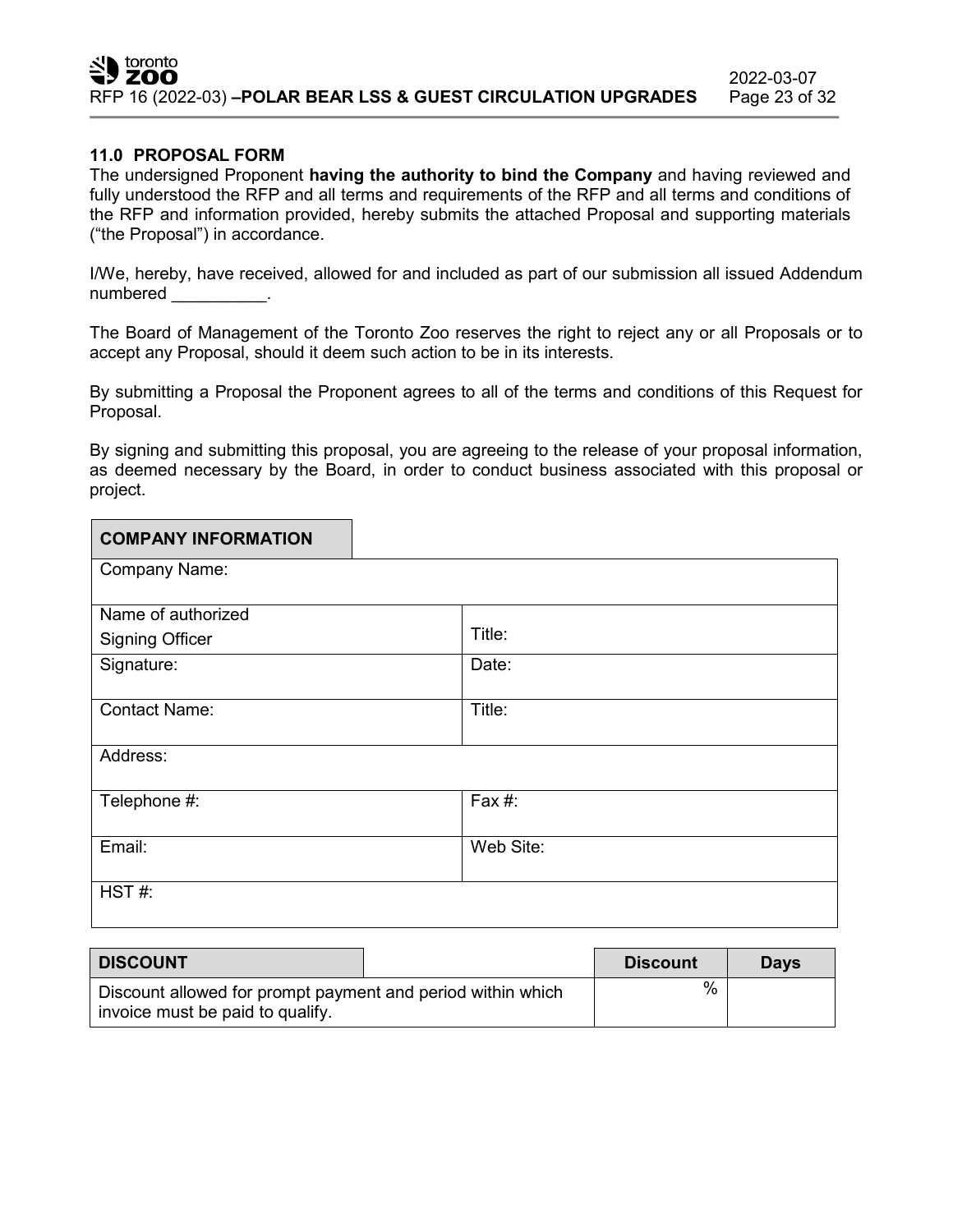#### **NOTICE OF NO BID**

#### **INSTRUCTIONS:**

It is important to the Toronto Zoo to receive a reply from all invited bidders. If you are unable, or do not wish to submit a bid, please complete the following portions of this form. State your reason for not bidding by checking the applicable box(es) or by explaining briefly in the space provided. It is not necessary to return any other Request for Proposal/Quotation/Tender documents or forms Please completed this form and submit by email to [purchasing@torontozoo.ca](mailto:purchasing@torontozoo.ca) or by fax or (**416) 392-6711** prior to the official closing date.

| A Proposal/Quotation/Tender is not submitted for the following reason(s): |                                                                      |
|---------------------------------------------------------------------------|----------------------------------------------------------------------|
| Project/quantity too large.                                               | Project/quantity too small.<br>٠                                     |
| We do not offer services or<br>commodities to these requirements          | Cannot meet delivery or completion<br>requirement                    |
| We do not offer this service or<br>commodity.                             | Agreements with other company do not<br>permit us to sell directly.  |
| Cannot handle due to present<br>commitments.                              | Licensing restrictions                                               |
| Unable to bid competitively.                                              | We do not wish to bid on this service or<br>commodity in the future. |
| Insufficient information to prepare<br>quote/proposal/tender              | Specifications are not sufficiently defined                          |
| We are unable to meet bonding or<br>insurance requirements.               |                                                                      |

Other reasons or additional comments (please explain):

| <b>Company Name:</b>                       |  |
|--------------------------------------------|--|
| <b>Address</b>                             |  |
| <b>Contact Person:</b>                     |  |
| Signature of<br>Company<br>Representative: |  |
| Date:                                      |  |
| Phone Number:                              |  |
| Email address                              |  |
| Fax Number:                                |  |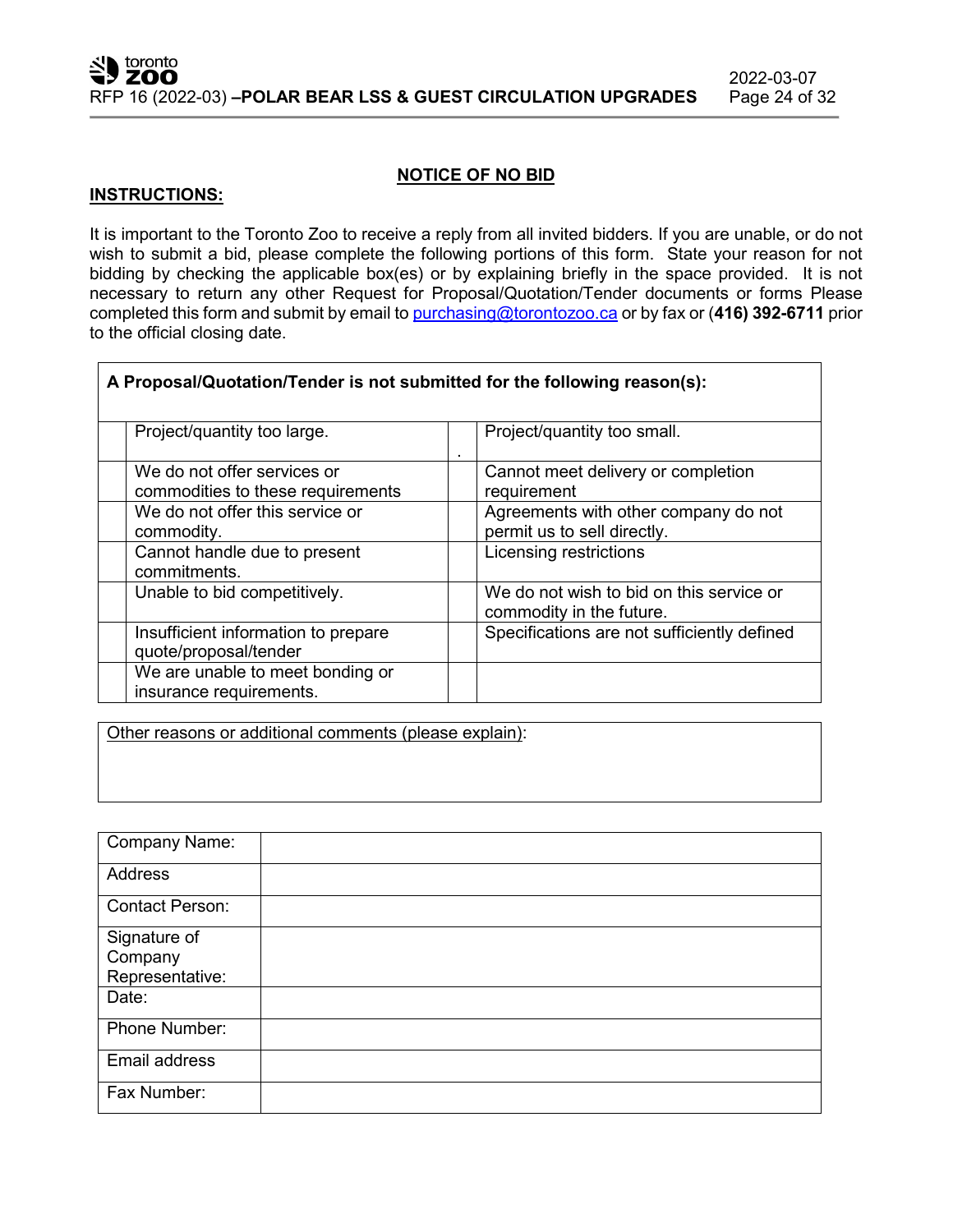## **SUBMISSION LABEL (N/A)**

**INTENTIONALLY BLANK**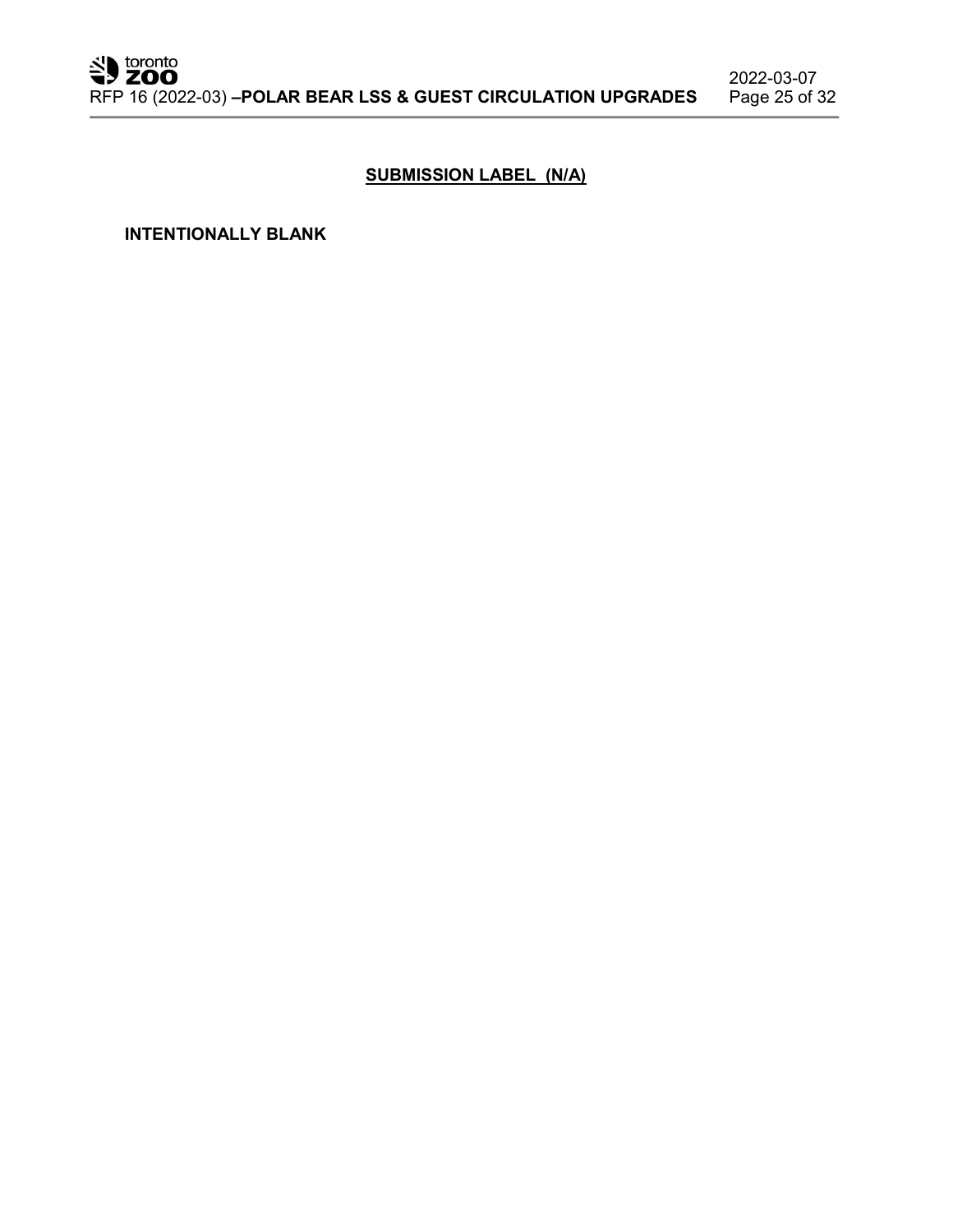#### **APPENDIX A – SCHEDULE OF PRICES**

Hourly rates are inclusive of the cost of services, mileage and equipment required to complete the work, including but not limited to applicable taxes, overhead, profit and all other associated bidder expenses, excluding HST.

The quantities provided are estimates only and the Toronto Zoo does NOT guarantee any volume. The Toronto Zoo reserves the right , at its sole discretion, to procure either more or less.

#### **Schedule of Prices**

| Item No. | <b>Description</b>                                                                                                  |              | Qty UOM            | Lump Price * | <b>Extended Price</b> |  |
|----------|---------------------------------------------------------------------------------------------------------------------|--------------|--------------------|--------------|-----------------------|--|
| 1.       | Description of services as outlined in Section 4.1 -<br>General Project Administration within this RFP              |              | Upset Limit        |              |                       |  |
| 2.       | Description of services as outlined in Section 4.2 – Project $ 1 $<br>Orientation and Initiation within this RFP    |              | Upset Limit        |              |                       |  |
| 3.       | Description of services as outlined in Section 4.3 -<br>Conceptual Design within this RFP                           | $\mathbf{1}$ | Upset Limit        |              |                       |  |
| 4.       | Description of services as outlined in Section 4.4 - 30%<br>Design within this RFP                                  | $\mathbf{1}$ | <b>Upset Limit</b> |              |                       |  |
| 5.       | Description of services as outlined in Section 4.5 - 60%<br>Design within this RFP                                  | $\mathbf{1}$ | <b>Upset Limit</b> |              |                       |  |
| 6.       | Description of services as outlined in Section 4.6 - 90%<br>Design within this RFP                                  | $\mathbf{1}$ | Upset Limit        |              |                       |  |
| 7.       | Description of services as outlined in Section 4.7 - 100%<br>Tender Drawings and Specifications within this RFP     | $\mathbf{1}$ | <b>Upset Limit</b> |              |                       |  |
| 8.       | Description of services as outlined in Section 4.8 -<br>Procurement within this RFP                                 |              | Upset Limit        |              |                       |  |
| 9.       | Description of services as outlined in Section 4.9 -<br><b>Construction Contract Administration within this RFP</b> | 1            | Upset Limit        |              |                       |  |
| 10.      | Description of services as outlined in Section 4.10 - Field<br>and Construction Reviewwithin this RFP               | $\mathbf{1}$ | Upset Limit        |              |                       |  |
| 11.      | Description of services as outlined in Section 4.11 -<br>Project Close-out and Commissioning within this RFP        | 1            | Upset Limit        |              |                       |  |
| 12.      | Description of services as outlined in Section 4.11 -<br>Record Drawings within this RFP                            |              | <b>Upset Limit</b> |              |                       |  |
| 13.      | <b>Disbursements</b>                                                                                                |              | <b>Upset Limit</b> |              |                       |  |
|          |                                                                                                                     |              |                    | Subtotal:    |                       |  |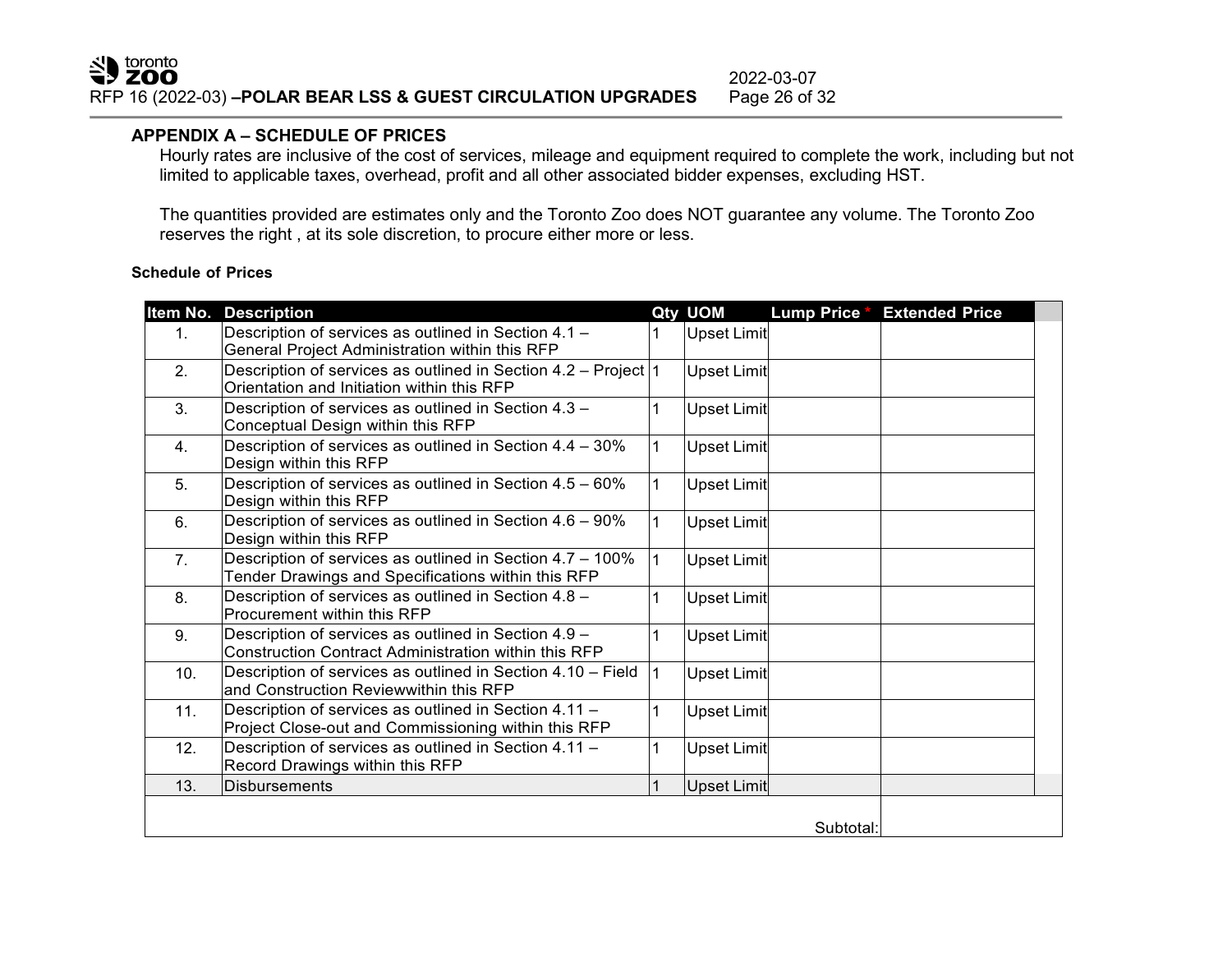#### **Supplementary Item Price Schedule**

The following are prices for additional Work that may be required as part of the Contract. Such Work and amounts are NOT to be carried forward and therefore are not included in the Total Bid Amount. If used in this Contract as directed by the Contract Administrator, any items included in this Supplementary Unit Price Schedule shall be paid on an as required basis and shall be paid under a change work order.

The Consultant agrees that they are not entitled to any payment under any of these items except for additional Work carried out by the Consultant in accordance with the Contract and as directed by the Contract Administrator.

|                | Item No. Description of item | <b>UOM</b>  | <b>UNIT PRICE *</b> |        |
|----------------|------------------------------|-------------|---------------------|--------|
|                | Project Manager              | <b>HOUR</b> |                     | $\ast$ |
| $\overline{2}$ | Project Lead                 | <b>HOUR</b> |                     |        |
| 3              | <b>IClerical Services</b>    | <b>HOUR</b> |                     | $\ast$ |
| $\overline{4}$ | Other- Specify               | <b>HOUR</b> |                     |        |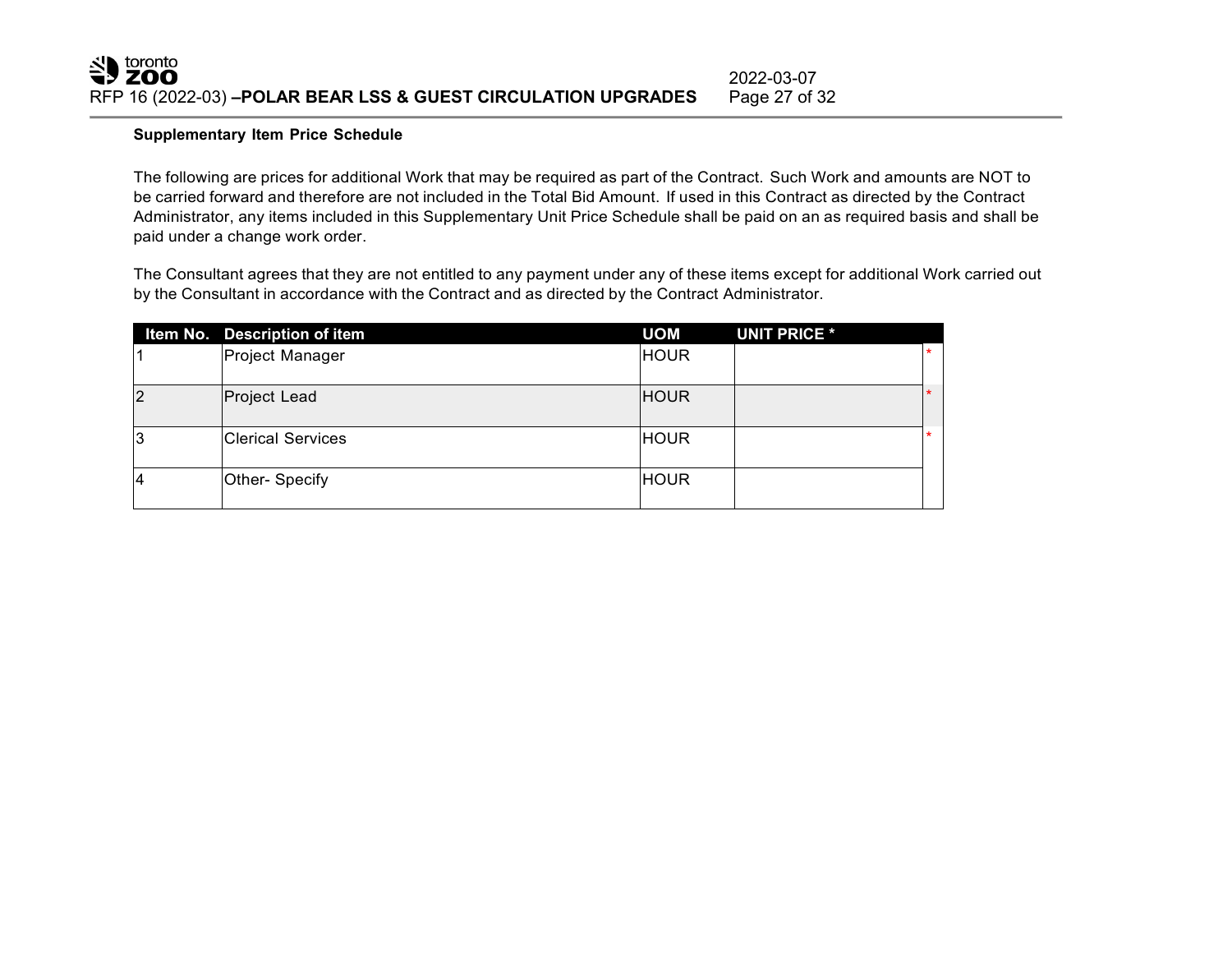#### **APPENDIX B – LIST OF SUB-CONTRACTOR**

The Bidder proposes to sublet the following portions of the Work to the persons firms or corporations indicated. List only one Subcontractor name for each Type of Work category The Bidder is responsible for all pricing with all subcontractors.

The Bidder submits that in proposing the under mentioned subcontractors, the Bidder has consulted each and have ascertained to our completed satisfaction that those names are fully acquainted with the extent and nature of the work and that they will execute their work with the requirements of the contract documents. The employment of Subcontractors other than those listed below will not be permitted without prior authorization from theToronto Zoo.

The use of "TBD" (To Be Determined) or "TBA" (To Be Announced) or similar wording is not acceptable and may result in the rejection of your Bid.

☐ By clicking here I confirm that there are no Subcontractor(s) and the Bidder shall perform the project with their "**OWN FORCES**".

| <b>Description</b>                | <b>Subcontractor #1</b> | <b>Subcontractor #2</b> | <b>Subcontractor #3</b> | <b>Subcontractor #4</b> | <b>Subcontractor #5</b> |
|-----------------------------------|-------------------------|-------------------------|-------------------------|-------------------------|-------------------------|
| Name of<br>Subcontractor          |                         |                         |                         |                         |                         |
| Discipline/Type of<br><b>Work</b> |                         |                         |                         |                         |                         |
| Contact Person<br>Name            |                         |                         |                         |                         |                         |
| Contact Person<br>Number          |                         |                         |                         |                         |                         |
| Contact Person<br>email           |                         |                         |                         |                         |                         |

| <b>Name of Bidder:</b> |  |
|------------------------|--|
|                        |  |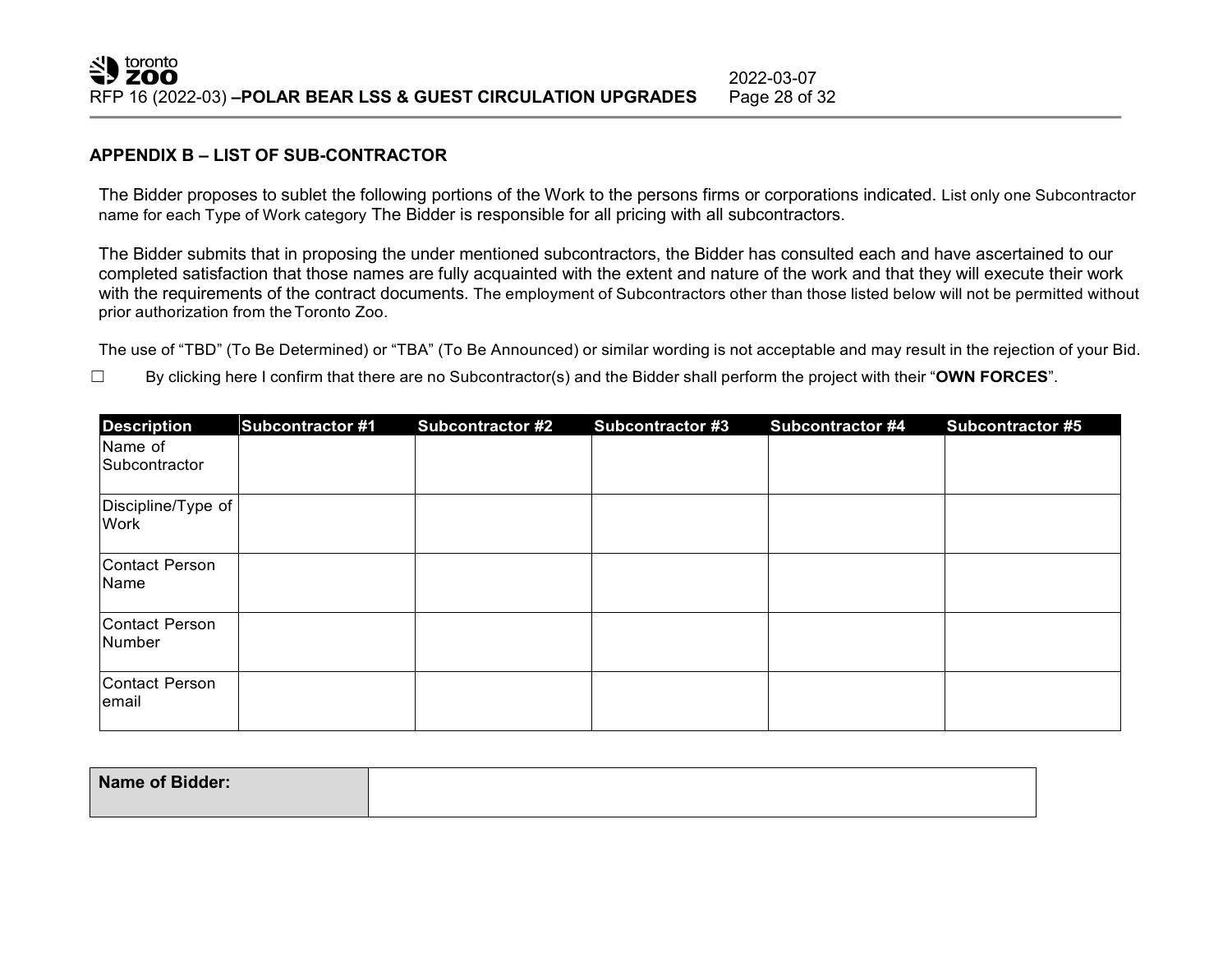#### **APPENDIX C - REFERENCES**

Bidders are required to provide at least three references listing Contracts similar to the project described in the Bid

Document and undertaken and/or completed within the past five (5) years. The Toronto Zoo reserves the right to check additional references and sources to those supplied by the Bidder.

#### **Company Profile**

| Category             | <b>Description</b>                                                                               | Specify * |
|----------------------|--------------------------------------------------------------------------------------------------|-----------|
| Legal Structure      | Year Company Established                                                                         |           |
| Legal Structure      | Joint Venture Corporation<br>Partnership Registered Sole<br>Proprietor or Other                  |           |
| <b>Key Personnel</b> | Names and Titles of Officers<br>Partners Principal                                               |           |
| <b>Key Personnel</b> | Name and title of key project<br>personnel (e.g. Project Manager<br>Superintendent Foreman etc.) |           |

#### **References**

| <b>Project Reference One:</b> |                |
|-------------------------------|----------------|
| Client / Company Name:        |                |
| Representative for the        | Phone No.      |
| Client:                       | Email Address: |
| Location of Work:             |                |
| Nature / Scope of Work:       |                |
| <b>Contract Dollar Value:</b> |                |

| Date and Length of Contract:            |  |
|-----------------------------------------|--|
| Provide the names of<br>Assigned Staff: |  |

| <b>Project Reference Two:</b> |                |  |  |  |  |
|-------------------------------|----------------|--|--|--|--|
| Client / Company Name:        |                |  |  |  |  |
| Representative for the        | Phone No.      |  |  |  |  |
| Client:                       | Email Address: |  |  |  |  |
| Location of Work:             |                |  |  |  |  |
| Nature / Scope of Work:       |                |  |  |  |  |
| <b>Contract Dollar Value:</b> |                |  |  |  |  |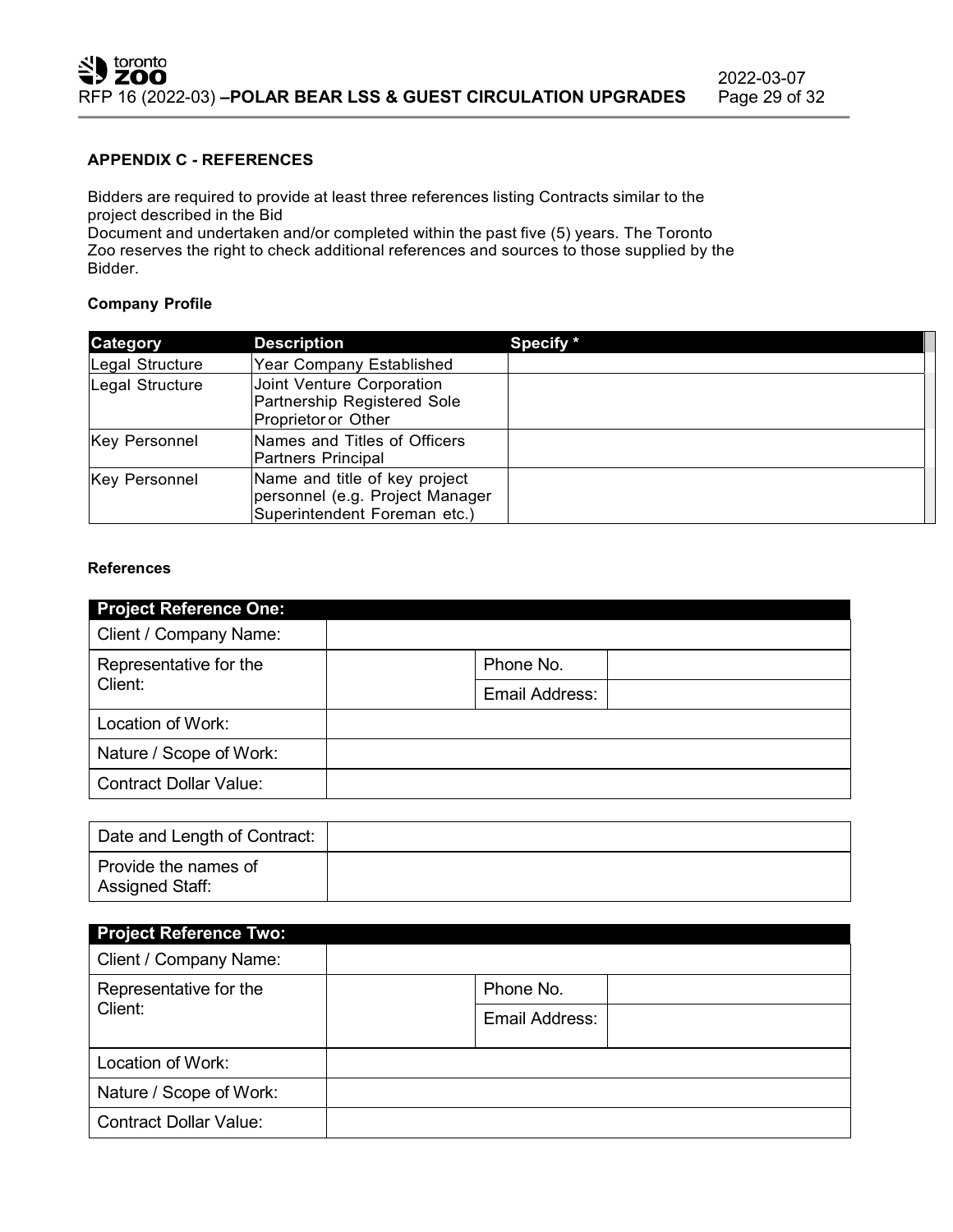## SU toronto

RFP 16 (2022-03) **–POLAR BEAR LSS & GUEST CIRCULATION UPGRADES** 

| Date and Length of Contract:            |  |
|-----------------------------------------|--|
| Provide the names of<br>Assigned Staff: |  |

| <b>Project Reference Three:</b>                |                |  |  |  |
|------------------------------------------------|----------------|--|--|--|
| Client / Company Name:                         |                |  |  |  |
| Representative for the                         | Phone No.      |  |  |  |
| Client:                                        | Email Address: |  |  |  |
| Location of Work:                              |                |  |  |  |
| Nature / Scope of Work:                        |                |  |  |  |
| <b>Contract Dollar Value:</b>                  |                |  |  |  |
| Date and Length of Contract:                   |                |  |  |  |
| Provide the names of<br><b>Assigned Staff:</b> |                |  |  |  |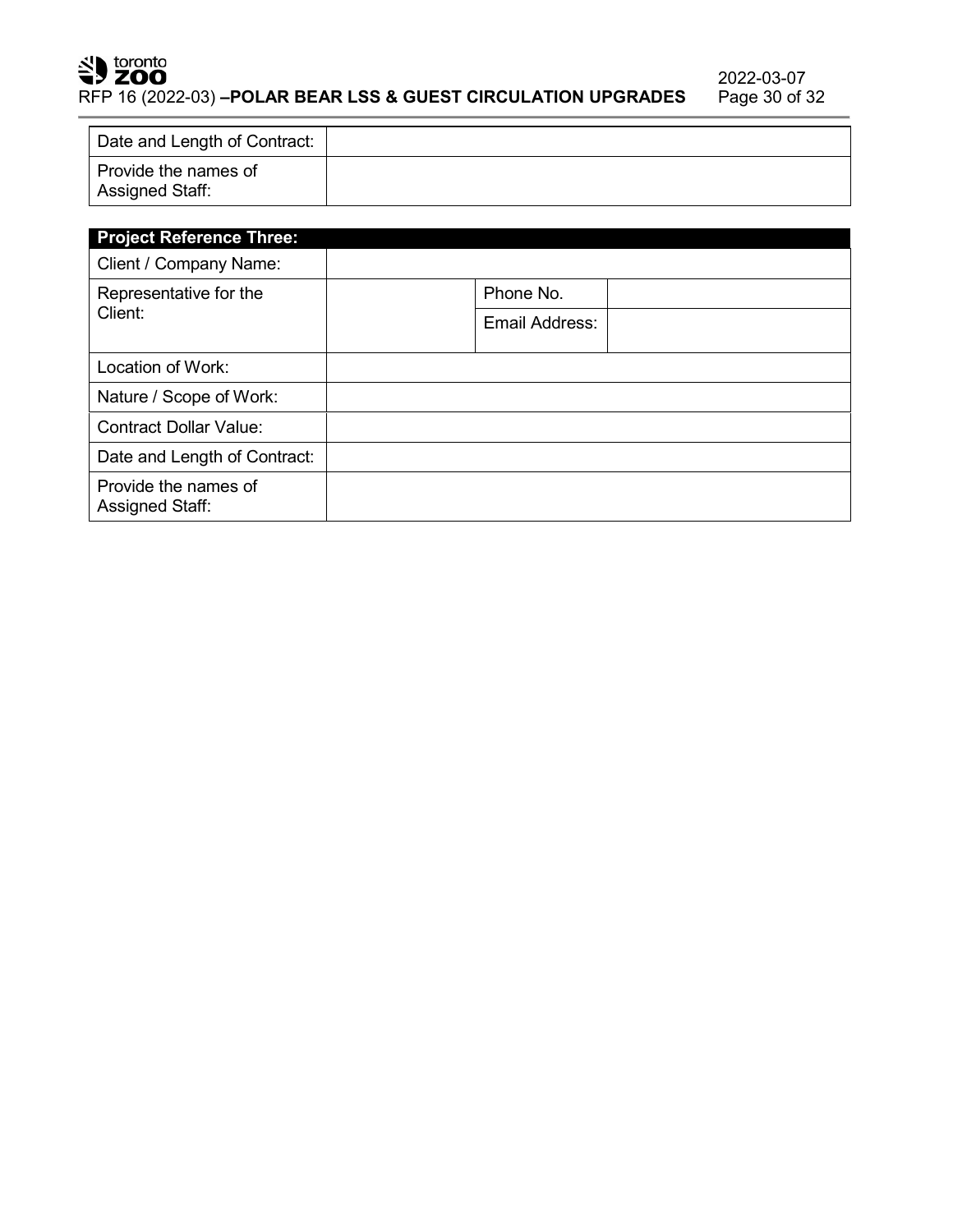#### **APPENDIX D – ACCESSIBILITY FOR ONTARIANS WITH DISABILITIES ACT (AODA)**

The Toronto Zoo supports the goals of the Accessibility for Ontarians with Disabilities Act (AODA), 2005 and is committed to providing equal treatment and equitable benefits of Toronto Zoo services, programs and facilities in a manner that respects the dignity and independence of people with disabilities.

Accessibility for Ontarians with Disabilities Act (AODA) Requirements: "Pursuant to Section 6 of Ontario Regulation 429/07 ("Regulation"), Accessibility Standards for Customer Service made under the Accessibility for Ontarians with Disabilities Act, 2005, the contractor, i.e. successful bidder/proponent, shall ensure that all of its employees, agents, volunteers, or others for whom it is at law responsible, receive training about the provision of the goods and services contemplated herein to persons with disabilities. Such training shall be provided in accordance with Section 6 of the Regulation and shall include, without limitation, a review of the purposes of the Act and the requirements of the Regulation, as well as instruction regarding all matters set out in Section 6 of the Regulation. This training will take approximately twenty minutes and is available on-line at <http://www.mcss.gov.on.ca/mcss/serve-ability/splash.html>

The contractor, i.e. successful bidder/ proponent where requested by the Toronto Zoo shall provide written proof that all employees, agents, volunteers, or others for whom it is at law responsible have been trained as required under the act as well as any documentation regarding training policies, practices and procedures."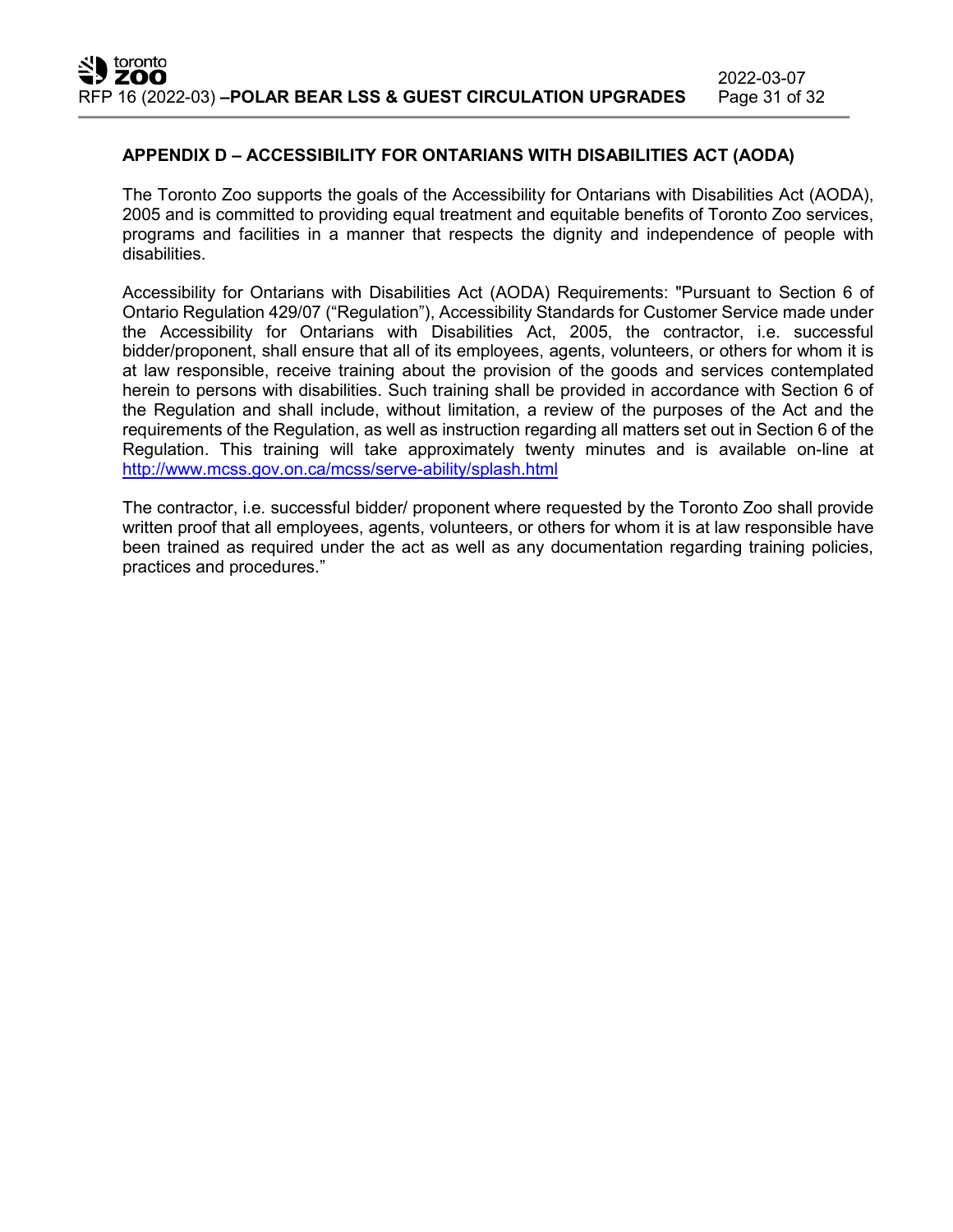#### **APPENDIX E -** COVID-19 Proof of Vaccination Requirements

All business visitors, contractors, sub-contractors, service providers, consultants, deliverers and vendors, any of whom may require access to our Zoo property, must be fully vaccinated with a COVID-19 vaccine. This requirement shall be in addition to any other division-specific policies regarding COVID-19 vaccination or under regulations, legislation or guidelines applicable to them.

I acknowledge and confirm that I shall comply with the above direction, including providing proofof vaccine status as required by the Toronto Zoo.

Name: **I have authority to bind the Business Partner**

Title:

.